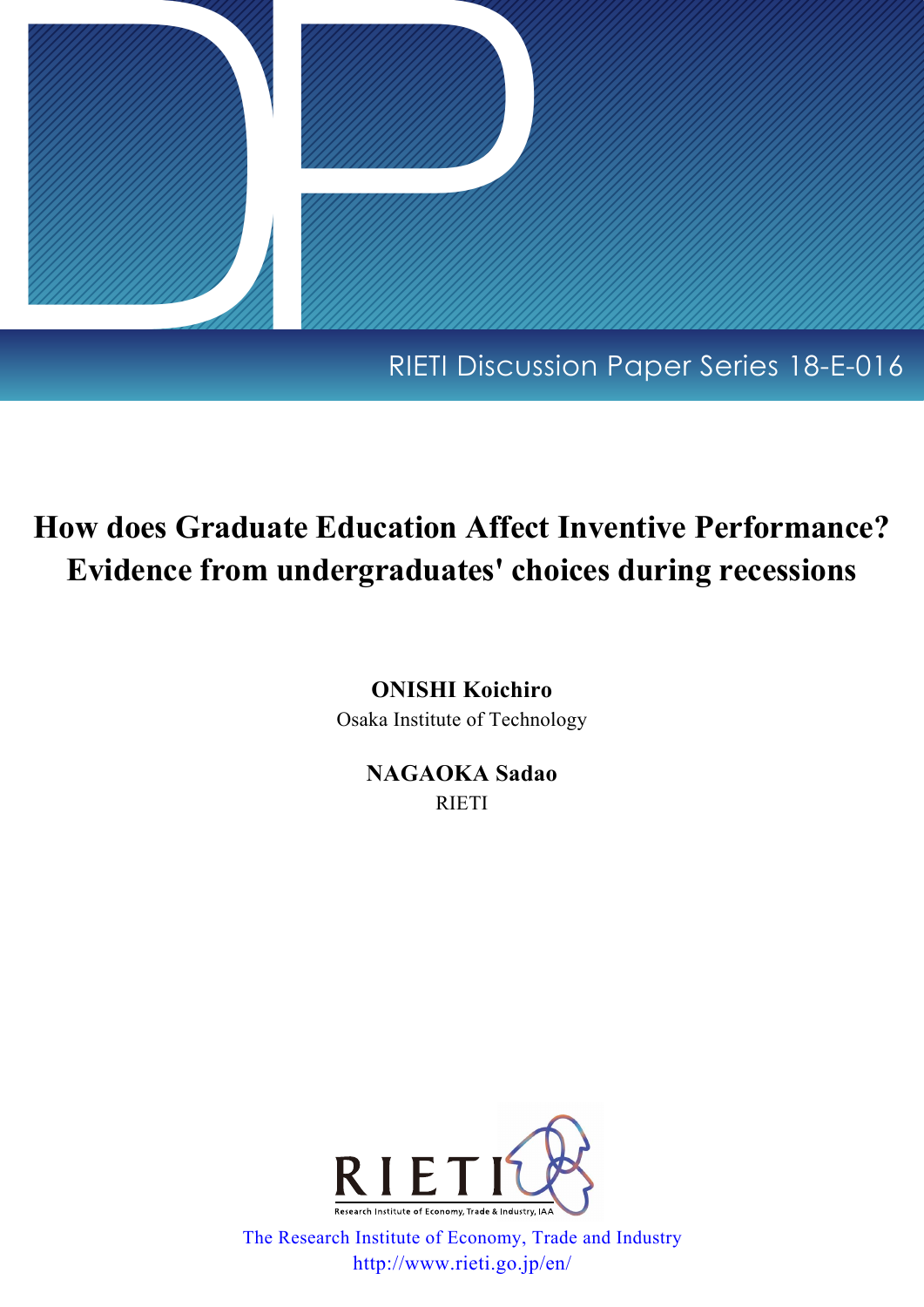## **How does Graduate Education Affect Inventive Performance? Evidence from undergraduates' choices during recess[io](#page-1-0)ns†**

ONISHI Koichiro Osaka Institute of Technology

NAGAOKA Sadao RIETI/Tokyo Keizai University

**Abstract:** This paper investigates the effects of graduate education on inventive performance, as well as the underlying mechanisms, using inventor life-cycle data to focus on the factors affecting the capability of an inventor to absorb and combine diverse external knowledge. In order to control for endogeneity in the choice of graduate education, we use as an instrument the unemployment rate of college graduates in the year preceding the graduation of the focal inventor, as well as in the academic field in which the inventor is specialized. Our first-stage estimation results show that a college student who graduates under adverse labor market conditions chooses much more frequently to pursue a graduate degree. This instrument is also likely to satisfy the exclusion restriction, since our dependent variables are long-run inventor activities. We find that graduate education induced by this instrument significantly enhances inventive performance, as measured by the level and scope of forward citations and the number of patent applications. It also significantly enhances the scope of knowledge exploited for inventive processes, both in the use of scientific knowledge as well as in the scope of knowledge cited in the prior patent literature.

*Keywords*: Invention, Graduate education, Knowledge exploitation, Patent, Recession *JEL Classifications*: O31, O34, I21

-

RIETI Discussion Papers Series aims at widely disseminating research results in the form of professional papers, thereby stimulating lively discussion. The views expressed in the papers are solely those of the author(s), and neither represent those of the organization to which the author(s) belong(s) nor the Research Institute of Economy, Trade and Industry.

<span id="page-1-0"></span><sup>†</sup> This study is conducted as a part of the project "Study on Industrial Innovation Capability and Innovation Infrastructure" undertaken at the Research Institute of Economy, Trade and Industry (RIETI). Financial support from JSPS KAKENHI Grant Number JP15K03486 and JP26285055 is gratefully acknowledged. We acknowledge comments received from Adam Jaffe, Shoko Haneda, Hidehiko Ichimura, Masayo Kani, Masatoshi Kato, Yoichiro Nishimura, Hiroyuki Odagiri, Yoshimi Okada, Yosuke Okada, Jun Suzuki, Naotoshi Tukada, Tetsuo Wada, Isamu Yamauchi, Makoto Yano, and the other participants in the RIETI seminar. We also gratefully thank Norimasa Sugiyama, who constructed the database of PhD holders.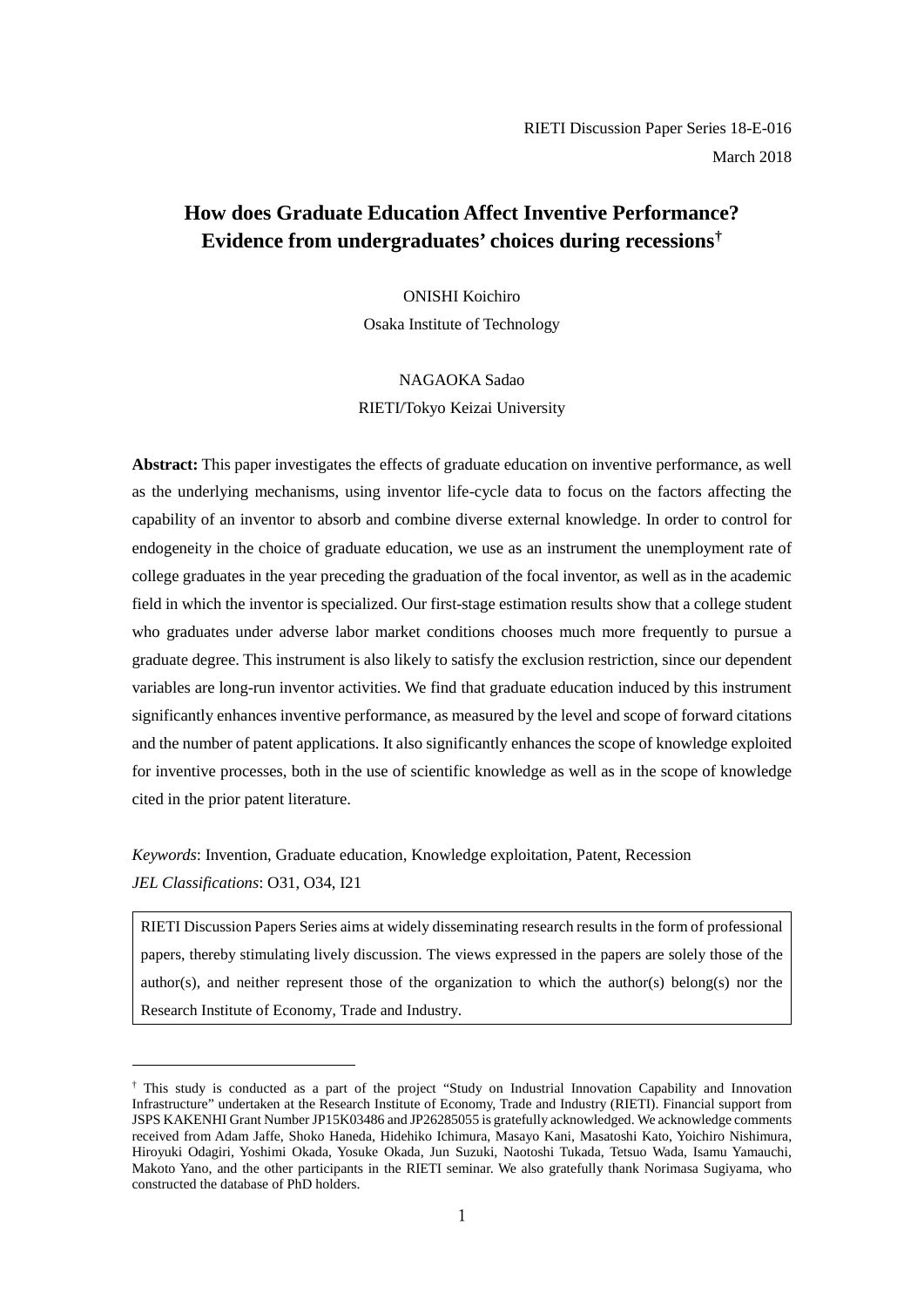#### **1. Introduction**

-

Human resources are often seen as the central pillar of the creation of inventions and, therefore, of knowledge-based economic growth. On the theoretical front, endogenous growth theory identifies the number of highly educated persons in a society as a key determinant of the growth rate (as pioneered by Romer 1990). Many countries, including emerging as well as developed countries, have expanded graduate education programs (master's and PhD courses) based on this view (OECD 2016, p.146). Despite the widespread belief in graduate education's role in enhancing inventive performance, there is surprisingly little empirical support for this conjecture<sup>[1](#page-2-0)</sup>. Furthermore, existing studies have not focused on how graduate education programs affect inventors' skills and their innovation processes.

To fill these gaps, we analyze the effects of graduate education not only on inventive productivity, but also on the scope of knowledge sources that inventors use in their inventive processes. We expect that obtaining higher education enhances their inventive performance. We also expect that graduate education improves their inventive process by enabling them to learn how to absorb and combine knowledge from more diverse sources. The ability to absorb scientific advances seems to be of particular importance as a determinant of the innovative capability of a firm (Cohen and Levinthal 1990; March 1991). Further, since innovation is often based on recombinations of existing knowledge (Schumpeter 1934; Weitzman 1998), one can expect that the inventive performance of the better educated will be higher than those with less education, if the former can combine existing knowledge more effectively. On the other hand, successful technologies and ideas have often been noted to arise without being influenced by existing science or knowledge (Price 1965).

To confirm these expectations, we focus on detailed Japanese inventor information derived from the RIETI Inventor Survey. We gathered all the available life-cycle patent applications these inventors had applied for the Japan Patent Office in order to capture the histories of their inventive activities. The two databases are then matched using inventor's name, address and other details. We obtain the data on individuals' final educational degrees and their demographic information mainly from the RIETI Inventor Survey. Further, we measure the scope of knowledge that inventors utilize and their inventive performance using patent applications and their citation data, which are commonly recognized as useful indicators. One advantage of using Japanese patent data is that typical Japanese companies have a much higher patenting propensity than their US counterparts (Cohen et al. 2002); also, the JPO publishes all patent applications, like the EPO, but in contrast with the USPTO. Therefore, we can more easily trace the profiles of inventors' inventive activities than is possible with other patent data sources<sup>2</sup>.

<span id="page-2-0"></span><sup>&</sup>lt;sup>1</sup> One notable exception is Toivanen and Väänänen (2016), but they focus on undergraduates rather than graduates or PhDs.

<span id="page-2-1"></span><sup>&</sup>lt;sup>2</sup> A comparison of similar studies that gather inventors' overall life-cycle patents shows that the number of patents per inventor in our sample is 39.1, which is much higher than 14.7 in Hoisl (2007) using EPO patent data and 1.2–1.4 in Toivanen and Väänänen (2012), using data on US patent applications made by Finnish inventors. The number of patents per inventor depends on the time window on which a study focuses. For example, Toivanen and Väänänen (2012) used 1988–1996, which is half the length of our study period, covering 1991–2007. Consequently, the mean of patenting in our study is more than 40 times larger than that of their study.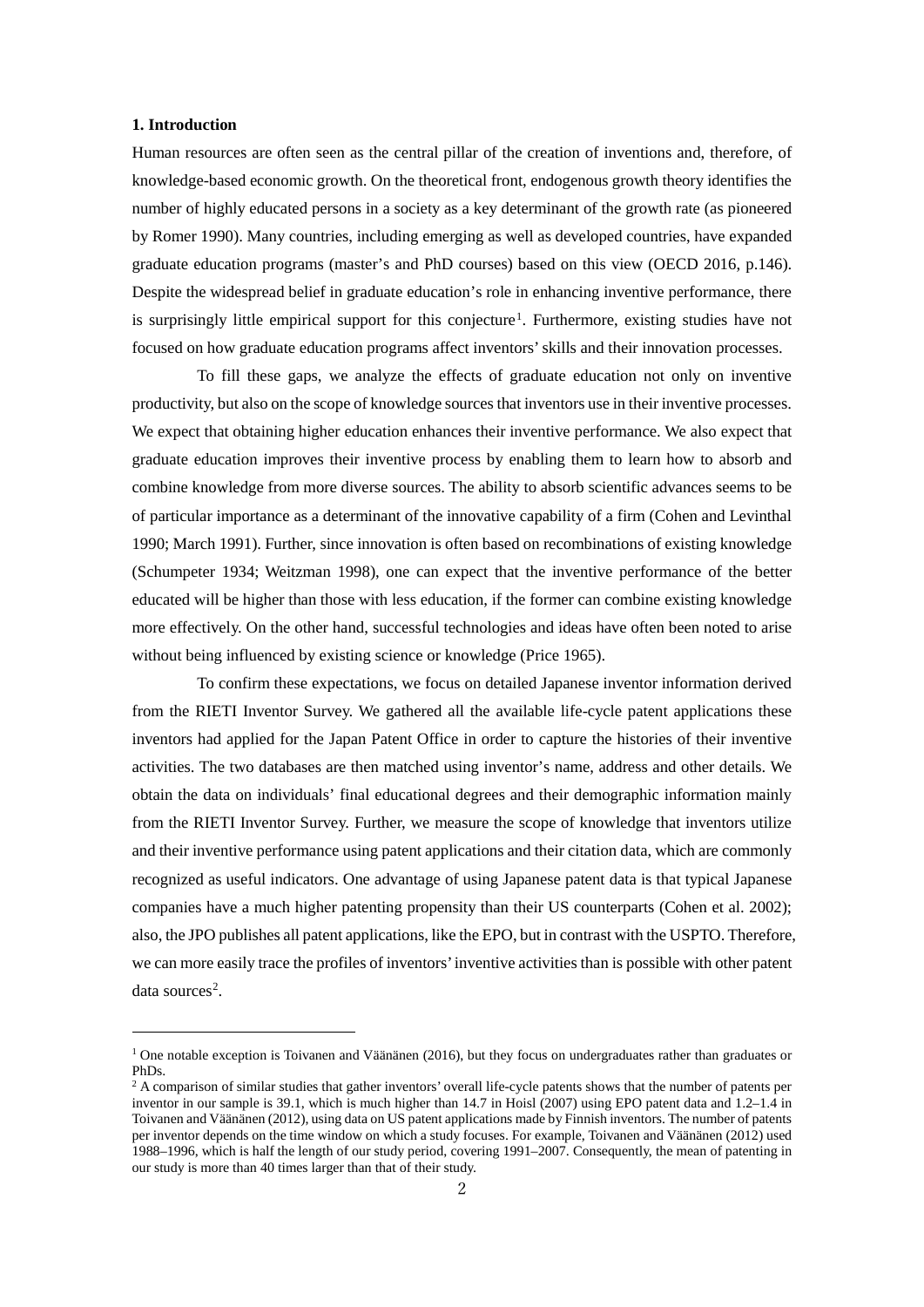Obtaining causal evidence on such educational effects is challenging, because the choice of level of education by an individual is endogenous to the unobserved characteristics of each such person. We expect that individuals with high ability will generally choose higher levels of education, due to the higher returns they anticipate from this investment. To control for this endogeneity, we propose to use as an instrument the unemployment rate of college graduates in the year preceding the graduation of the focal inventor, as well as within the academic field in which the inventor is specialized[3](#page-3-0) . Choosing to go to graduate school seems to be an important choice for college graduates who face a negative labor market situation at the time of graduation, since they can occupy their time with graduate school until the labor market recovers. Prior studies found that labor market conditions affect enrolment for graduate school and PhD courses in the US (Bedard and Herman 2006; Johnson 2013; Shu et al. 2012). Further, Kondo (2007) finds a negative correlation between labor market conditions and the propensity to go to college of high school students in Japan. Thus, we can expect that labor market conditions for college graduates significantly influence the probability that college graduates go to graduate schools. This instrument, based on the labor market conditions at the time of college graduation, is also likely to satisfy the exclusion restriction for the long-run inventive activities studied, since we use a common window (1992 to 2007) for assessing the long-run inventive outputs of all inventors, using cohort dummies<sup>[4](#page-3-1)</sup>. Our study provides several validations of this exclusion restriction.

In the estimation, we find that higher unemployment rates at that age and in that field significantly increased the inventor's choice of seeking a graduate degree. Further, this finding satisfies robustness checks<sup>[5](#page-3-2)</sup>. After controlling for the endogeneity of the choice for graduate school education, we find that graduate education significantly enhanced invention performance, measured by the level and the scope of forward citations (referred to as the "generality" of a patent) and the number of patent applications. It also significantly enhanced the scope of knowledge exploited for inventions, comprising the use of scientific knowledge as well as the scope of the technical knowledge disclosed in prior patent documents ("originality"). These results indicate that a government policy supporting students who wish to acquire higher degrees will have a substantial impact on national innovative capability. Interestingly, our study suggests that a recession has a positive impact on future innovative performance through encouraging students to enter graduate school. The results also suggest that employing graduates with higher degrees will strengthen the capability of a firm to absorb broader

-

<span id="page-3-0"></span><sup>&</sup>lt;sup>3</sup> This idea is borrowed from labor economics literature (Heckman, Lochner and Todd 2006; Neumark 2002). Heckman et al. (2006) proposed the local unemployment rate as an attractive instrument for years of education in a wage equation, since this variable affects the opportunity cost for further education, but not the long-term income performance.

<span id="page-3-1"></span><sup>4</sup> While a temporary demand-side shock to the college graduate labor market would affect the educational choice of a college graduate, this study assesses inventors' performances based on their patent applications made from 1992 to 2007, a common window for all inventors under our study. Thus, most of the focal inventors face a common external environment in terms of market demand and technological opportunity. As a result, such temporary demand-side shocks will significantly affect the long-run performance of an inventor, relative to that of an inventor with only an undergraduate degree, only through the choice of going to a graduate school.

<span id="page-3-2"></span><sup>5</sup> We find similar results using local labor market conditions as an instrument as a robustness check. Our preferred instrument is the unemployment rate for the corresponding academic subject level, because the college graduate labor market is essentially national. At the same time, however, we do find that local labor market conditions also affect undergraduate students' choices.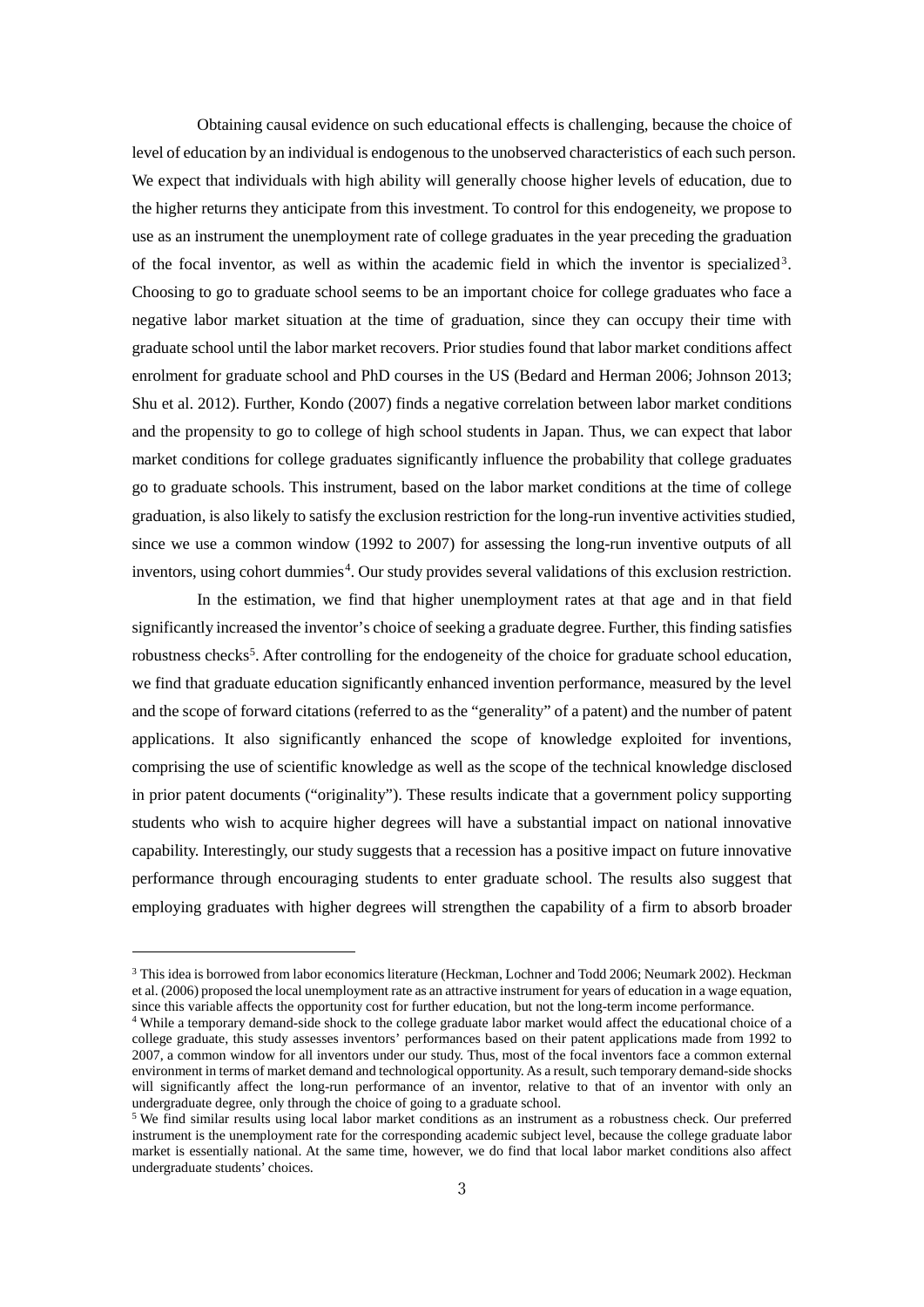knowledge, as well as enhancing its inventive productivity.

The rest of the paper is organized as follows. The next section provides a brief review of the literature on the relationship between education and inventive activities. Section 3 describes the data and section 4 provides estimation methods. Section 5 presents the results, while section 6 discusses the results and explains the conclusions.

#### **2. Brief review of prior literature**

Attaining graduate education seems to enhance the understanding of inventors of the knowledge stock available and improve their ability to explore ideas and new knowledge, including greater familiarity with the research tools available to address frontier research questions. As Jones (2009) indicated, if the "burden of knowledge" has become a critical barrier against successful innovation, inventors must spend more time or money to acquire state-of-the-art technology and training to absorb different technological knowledge. Attending a master's or PhD program may be one important channel for achieving this. Stephan (2011) comprehensively discussed how PhDs working in industry contribute to economic growth, quoting the former president of the National Academy of Sciences saying that "the real agents of technology transfer from university laboratory were the students who took jobs in the local biotech industry." Thus, one can expect that corporate researchers with PhDs contribute to bring fresh knowledge from scientific communities to industry (Cockburn and Henderson 1998). In this view, graduate education will increase inventive performance by accumulating existing knowledge and enhancing absorptive ability with respect to scientific knowledge.

Only a few studies explore the relationship between attaining advanced education and subsequent research output. Mariani and Romanelli (2007) and Kim, Lee and Marschke (2004) find that inventors with PhD degrees make significantly greater numbers of patent applications, compared with those with high school degrees. However, Hoisl (2007) shows that PhD inventors do not generate more patent applications than non-PhDs, in terms of the life-cycle productivity of inventors. With respect to quality, Schettino, Sterlacchini and Venturini (2008) report that patent quality increases with the level of education. In contrast, Mariani and Romanelli (2007) find that there is no significant difference in the level of citations per patent across education levels. Further, Shu et al. (2012) find that the labor market conditions at graduation of MIT students affect their subsequent patent output; and conclude that this positive correlation comes from their intensive accumulation of human capital after graduation, such as attending graduate school, although they do not directly assess the effects of graduate education. Finally, Onishi and Nagaoka (2012) use life-cycle data of Japanese inventors and find that inventors who attained graduate degrees have higher productivity in terms of patent quantity and quality. Unfortunately, since the above studies do not address the endogeneity of educational choice, the positive correlation between graduate degree and higher patent productivity might have come from inventors' innate ability or from omitted variables affecting both attaining a PhD degree and patent outputs.

Recently, Toivanen and Väänänen (2016) use Finnish inventor level data to analyze whether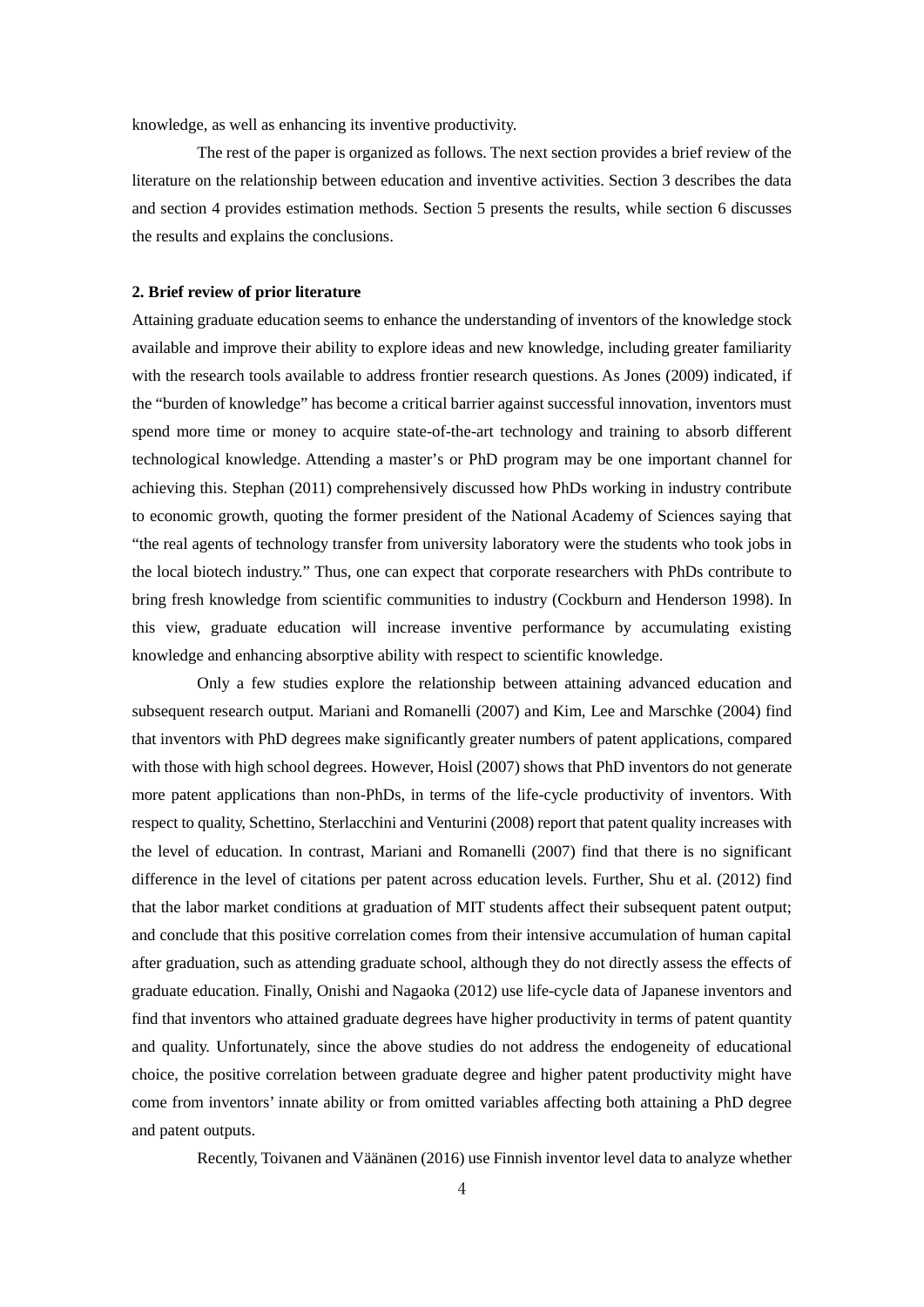increased opportunities for engineering university education through establishing technical universities have enhanced the propensity to patent in Finland. They use the geographical distance to university engineering education and its policy-induced reduction over time as the instruments driving educational choice and controlling for its endogeneity. The results show significant causal effects of university education on patent numbers and quality. Surprisingly, their study also shows a negative selection bias: that is, those who have a high innate propensity for invention have a lower propensity to study at a technical university. However, importantly, it remains to be investigated whether such findings can be extended to graduate education, to establish whether obtaining graduate degrees by college graduates is a more crucial issue for inventive activities than obtaining college degrees by high school graduates, as well as assessing how graduate education enhances inventive performance.

As for the effects of education on knowledge consolidation, Gruber, Harhoff and Hoisl (2013) empirically show that inventors with a scientific education tend to generate inventions that recombine knowledge across technological domains more than inventors with an engineering education. Further, they also find that inventors with higher educational attainment (especially PhDs) have higher ability and skill to recombine different technologies, irrespective of the field of education. Giuri and Mariani (2013) show that PhD holders gain more knowledge from geographically far distant places than do less educated inventors. Unfortunately, these studies fail to rule out the possibility that such correlations are driven by the endogenous choices of students with higher innate ability to choose to obtain higher levels of education. Our study fills this gap by considering the causality between advanced education and the utilization of knowledge sources.

#### **3. Data**

j

To examine the effect of educational attainment on inventive performance, we captured detailed individual information and developed an invention life-cycle profile database for more than 2,300 Japanese inventors. The data on inventor-level information (level of education, field of study, employment year, and gender) came from the RIETI Inventor Survey. This survey sent questionnaires to quasi-randomly selected patent inventors requesting their demographic information as well as details of their inventive processes<sup>[6](#page-5-0)</sup>. The patents selected for the survey were applied for in the period 1995–2002. The effective response rate of the survey is 30.9% and 5,278 inventors responded. We also gathered the entire stock of patent applications of these inventors in their life-cycle up to 2014 and matched the survey responses to this patent database, based on the inventor's name, address, and patent applicant information. We obtained the patent data from the IIP patent database, which covers

<span id="page-5-0"></span><sup>6</sup> Around 70% of the focal patents are selected from triadic patents (granted in the US and applied for both in Japan and at the European Patent Office), which accounted for less than 10% of the patent applications in Japan. The rest are selected from non-triadic patents, which is close to a pure random sampling of the population. This indicates that the survey oversamples the respondent inventors having high ability. For a more detailed description of the sampling method, see Nagaoka and Tsukada (2007).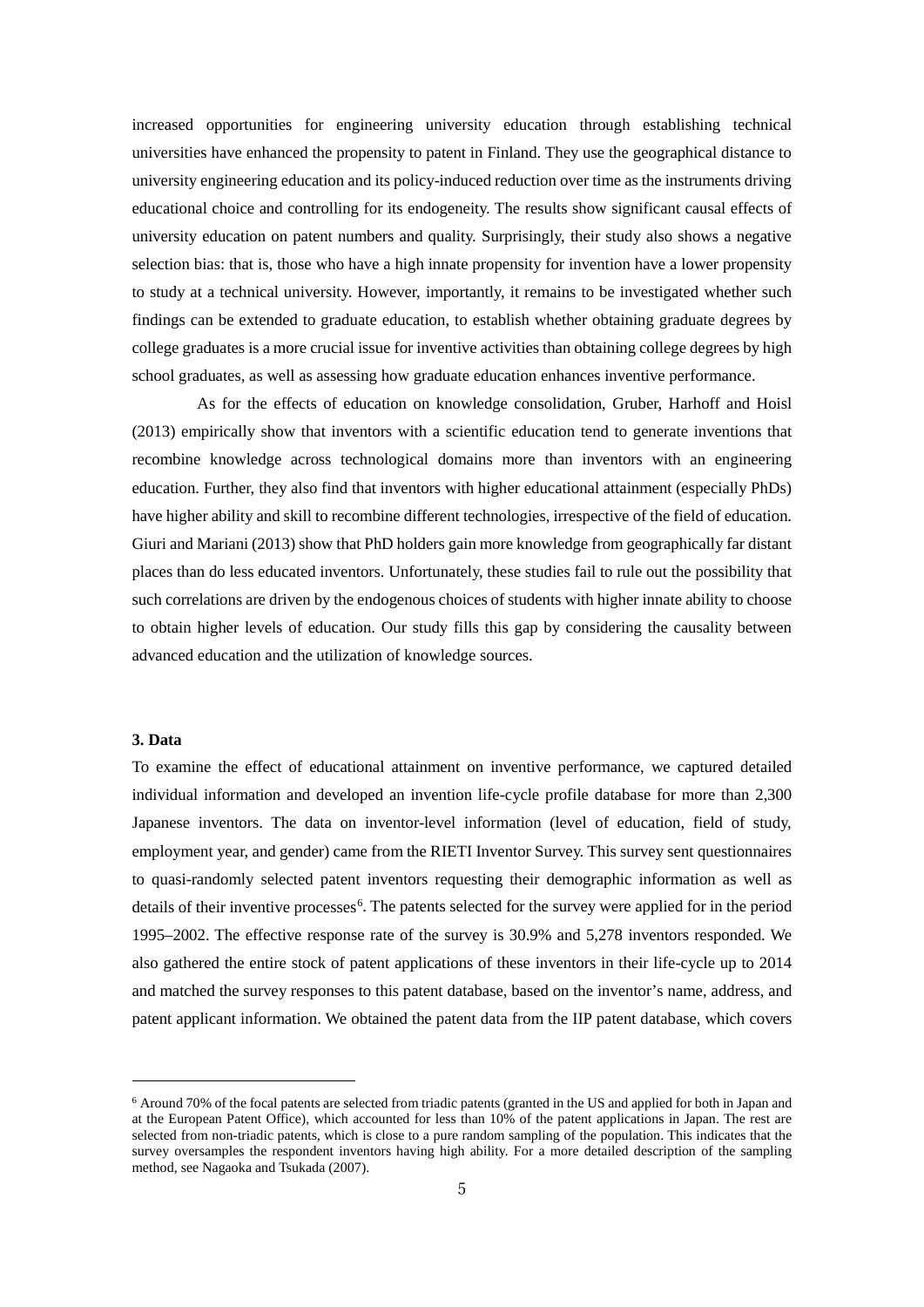all patent applications made to the Japan Patent Office since 1964[7](#page-6-0). To identify the patents invented by the focal inventors in the survey—that is, to treat a unique person by avoiding persons with the same name—we focus on inventors whose name are rare, judged by using the telephone directory<sup>[8](#page-6-1)</sup>. We define a name as rare if it is listed only once in the telephone directory. Further, we used only those patent applications whose inventor's name appears for only one company. This procedure makes disambiguation very tight, because the probability of different persons with same name appearing more than once in a particular company is then quite low, given that such a name appears nowhere else. To confirm our procedure, we manually checked whether all patents gathered are matched to genuine inventors based on the survey and patent information.

We exclude inventors who graduated with two years of college or less from our sample, because we cannot specify their academic subject in the survey. We also exclude inventors who qualified for their PhD degree only through their PhD dissertation, because they need neither to enter PhD programs nor to obtain any formal education from graduate school. Further, some samples were dropped in the process where the survey was matched to the unemployment rate data of college students, which is commonly available from 1970. In order to match the unemployment rate of graduates across the inventors' subjects, we had to drop a few inventors whose subjects could not be matched to a database for academic subjects. We also dropped some inventors who were born after 1970, because they have not had much time to obtain higher degrees. After this process, our final sample is 2,308, among which bachelor's degree holders account for 47%, master's degree holders for 44%, and PhD holders for 9% (see Table A1).

To measure the patent output performance and the knowledge sources involved in the related inventive activities, we use two patent citation datasets. One is prior patent documents cited by inventors (not by patent examiners) in their patent documents. The other is non-patent literature cited by them in the documents. These two datasets are all collected by a text-mining procedure from text databases of patent documents. We obtain these noteworthy data from Alife-Lab<sup>[9](#page-6-2)</sup>. Unfortunately, since the text database is only available from patents that were disclosed after around 1991, we have to limit the patent outputs collected to those years since 1992. Further, we place an upper bound on the year of application to 2007 in order to solve the truncation problem involved with the use of forward citations; this procedure means we can use a five-year citing period for all patent applications in counting the frequencies of forward citations. That is, our time interval for aggregating inventors' overall patent outputs for the following econometric analysis is the period from 1992 to 2007, which forms a common window for all inventors under our study. Thus, most of the focal inventors face a common external environment in terms of market demand and technological opportunities<sup>[10](#page-6-3)</sup>. Finally,

j

<span id="page-6-0"></span> $^7$  The IIP patent database is provided by the Institute of Intellectual Property (IIP). This database includes bibliographic information on patents applied for at the Japan Patent Office. The database was first described by Goto and Motohashi (2007) and has been updated almost yearly by the IIP. The version we use in the study includes patent applications up to 2014.

<span id="page-6-1"></span><sup>8</sup> We use the 2002 edition of the database provided by Nippon Telegraph and Telephone Corporation (NTT).

<sup>&</sup>lt;sup>9</sup> This database is available at: www.alife-lab.co.jp/patdb/construction.html.

<span id="page-6-3"></span><span id="page-6-2"></span> $10$  A large majority (around 80%) of the inventors entered the labor market before the window period. Even if we use a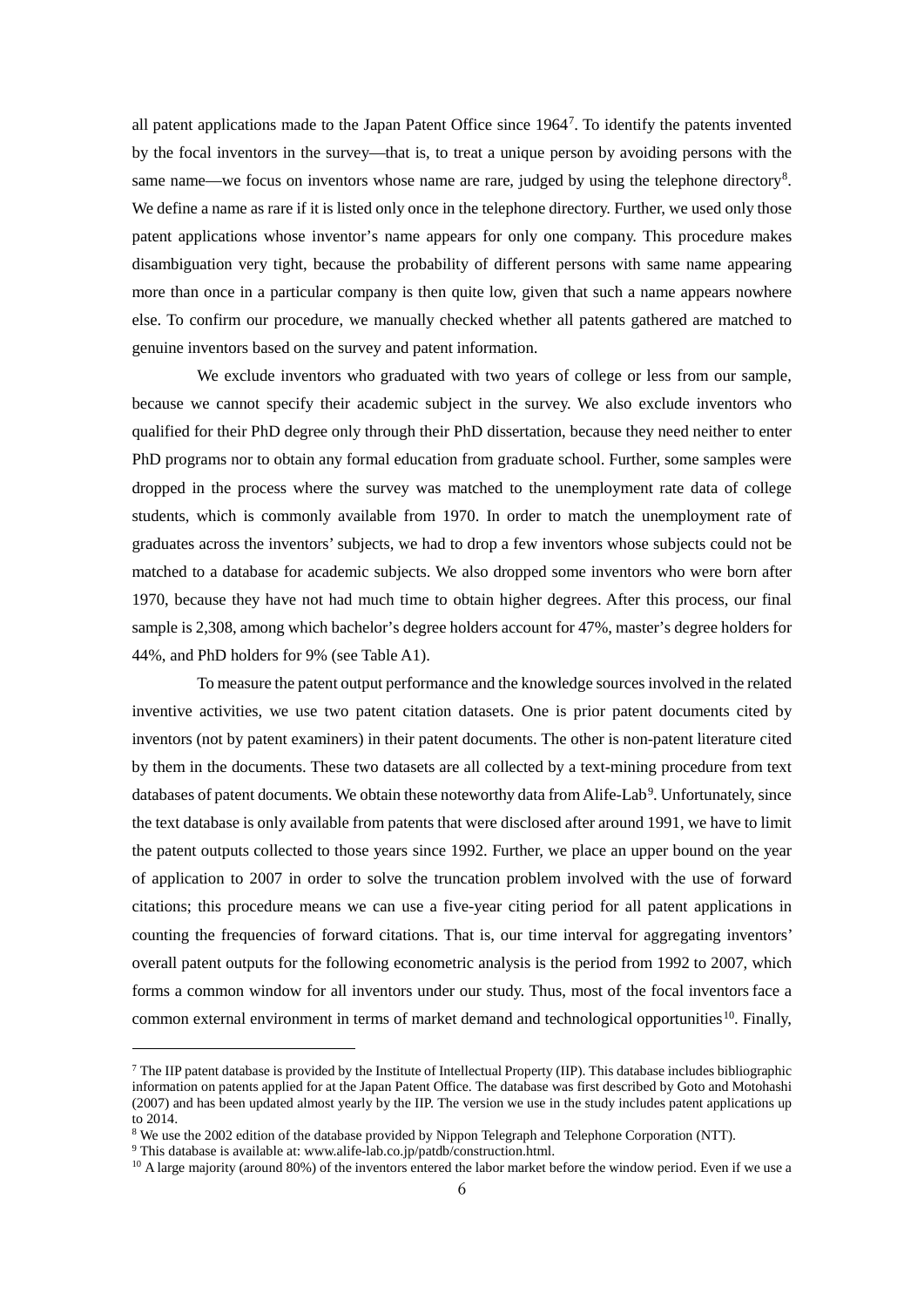since the length of experience varies according to the cohort year, we control for cohort year effects by cohort dummies.

We obtain data on the unemployment rate of new graduate students from the School Basic Survey (SBS), which provides official statistics compiled by the ministry of education, culture, sports, science and technology. The survey gathers information annually on new graduate students from all universities in Japan, including the number of students who obtain jobs by their graduation date and the overall number of graduates<sup>11</sup>. The SBS defines unemployed college graduates as those who are neither employed nor self-employed and do not go to graduate school when they graduate from college. Using the survey results, we calculate the unemployment rate of college students in a given year and in the relevant academic subject field for each focal inventor. The denominator is all graduates minus those students who had jobs before graduation.

#### **4. Empirical strategy**

#### **4.1 Basic specification**

j

To examine the effect of higher education on patent performance, we estimate the following regression model:

$$
PAT_i \text{ or Knowledge source}_i = \alpha_0 + \alpha_1 \text{Education attainments}_i + \delta' Z_i + \varepsilon_i \tag{1}
$$

We regress patent output and knowledge source indicators of inventor *i* on our education variable and other control variables. To measure inventive outputs, we employ three indicators: forward citation weighted patent counts, the number of patent applications, and their generality. The number of forward citations received is a standard inventive quality indicator for inventive outputs (Hall, Jaffe and Trajtenberg 2005; Haroff, Scherer and Vopel 1999). To cope with a truncation problem in that more recent patents are systematically less cited, because the number of potential patents that may cite prior patents decreases due to the fact that they have not yet been applied for or published, we count citations within five years from the application. In addition, we introduce cohort dummies for inventors, as explained later. We calculate the logarithm of the total number of patent applications made between 1992 and 2007, weighted by the number of forward citations to capture inventive productivity. This provides a measure of each inventor's life-cycle productivity that synthesizes both the quality and quantity of inventive performance. In contrast, the logarithm of the number of patent applications we use reflects inventive performance in term of quantity<sup>12</sup>.

subsample that excludes those inventors who entered the market after 1992, the basic results of our econometric analysis do not change (details available on request).<br><sup>11</sup> The response rate of the survey is 100%. These data cover all college graduates in Japan.

<span id="page-7-0"></span>

<span id="page-7-1"></span> $12$  Using a fixed window for all inventors may result in underestimating these two performance measures for those inventors with graduate degrees, because they tend to work longer as inventors. In fact, the average length of the inventive career (the duration from the first year of invention to the last observed year of invention) for our sample inventors is 17.7 years for inventors with bachelor's degrees, 18.1 years for those with master's degrees, and 18.3 years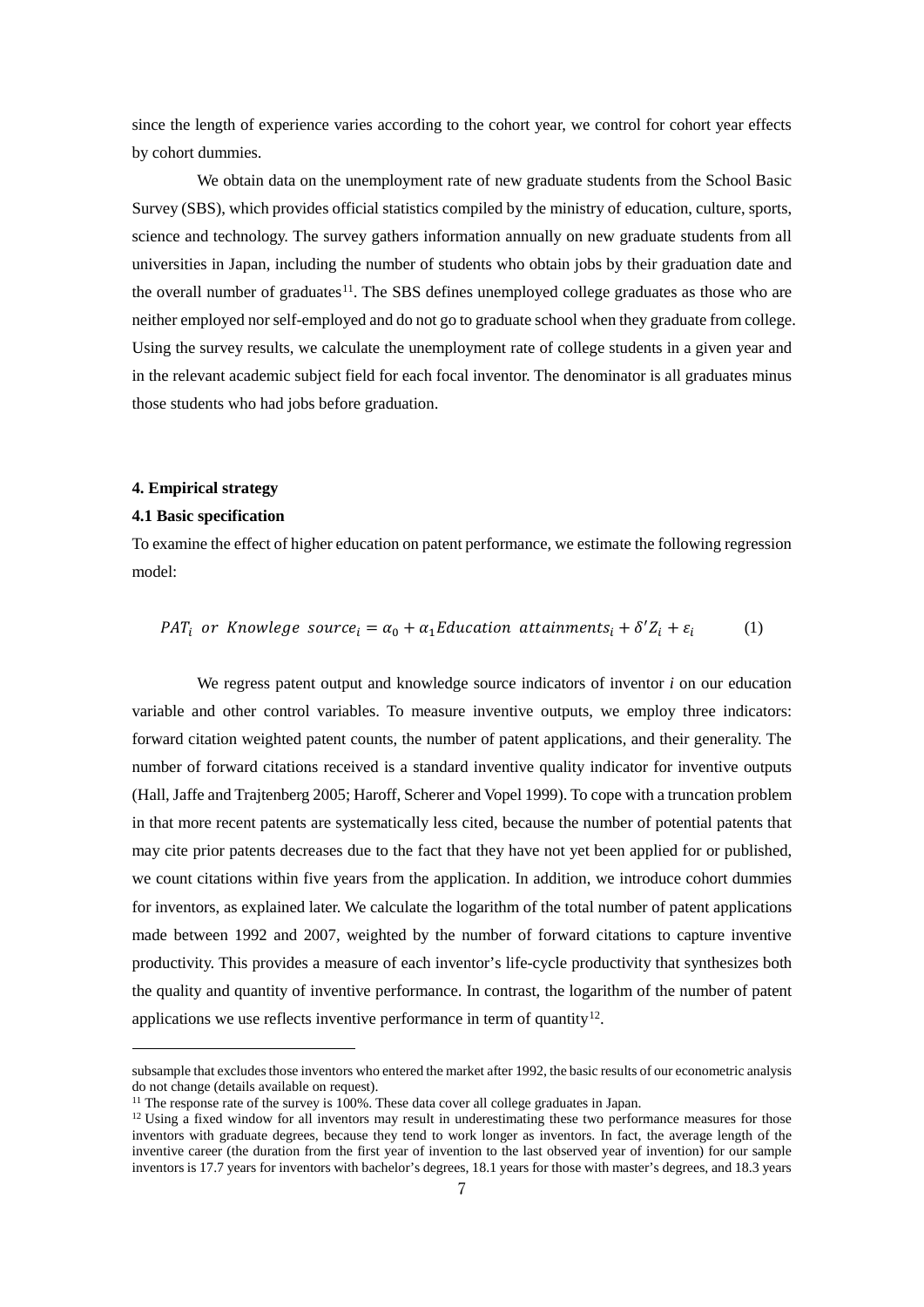The generality variable we use is the variable obtained by squaring the share of forward citations made by patents across diversified technological areasin the total number of forward citations, then summing the resulting numbers (i.e., obtaining the Herfindahl index) and finally subtracting this sum from one, first introduced by Trajtenberg, Jaffe and Henderson (1997). We use the International Patent Classification (IPC) subclass classification to capture technological areas. This variable becomes low if the citations for the patent come from narrow technological areas. A higher generality score shows that a patent had a broader impact on subsequent inventive activities.

We define the following three variables to capture the scope of knowledge source indicators: the ratio of patents citing non-patent literature, the originality, and the self-citation rate. We first calculate the ratio of the number of patents citing non-patent literature to the number of patents. A significant number of inventors cite non-patent literature in their patent documents to clarify their inventions. This literature almost entirely comprises scientific journals (Narin, Hamilton and Olivastro 1997; Meyer 2000; Tamada et al. 2006). If highly educated inventors have more capability to absorb scientific knowledge for their inventive activities, they will cite more scientific literature in their patents than others. One of the important roles of higher education is to develop the capability of the students to understand scientific advances, and the cutting edge of such knowledge is generally embodied in the scientific literature. We argue that non-patent literature cited in a patent is one appropriate indicator to measure the outcome of higher education attainments<sup>[13](#page-8-0)</sup>.

The originality is calculated by the same procedure as for the generality indicator, but using backward citations. This index is low if a patent mostly cites patent literature in the same technological area and is high in cases where a patent cites prior patent literature across many technological areas. This variable is often used to measure the extent of recombination of knowledge across different technology domains. If highly educated inventors obtain knowledge from broader technological areas, educational attainment will be positively associated with this variable.

We use the external citations per patent to capture utilization by the focal inventor of the relevant knowledge held by external inventors during the inventive process. Allen (1984) emphasized that researchers often gain information by communicating with external researchers. This variable captures these absorptions of external knowledge. We calculate it as the number of citations made to patents of other companies relative to all citations. Thus, if inventors cite more external patents in their patents, this indicator becomes high and vice versa.

We use two education attainment variables in equation (1). One is to count formal education years above college for each degree; a master's course is two years and a PhD course is five years. The baseline is a bachelor's degree. We further use a master's degree or higher dummy, which has the value one if the inventor attends master's or PhD programs, otherwise zero. This variable captures the

j

for those with PhDs, if we do not impose the window (1992 to 2007). As is shown in Table A1, these values decline to 13.7 years, 13.5, years, and 12.7 years respectively once we impose the window. However, the effects are not so large, although a bias from this source works against us finding the positive effects of graduate education on inventive performance.

<span id="page-8-0"></span><sup>&</sup>lt;sup>13</sup> However, since this measure varies by technological area, we will control for major technology areas.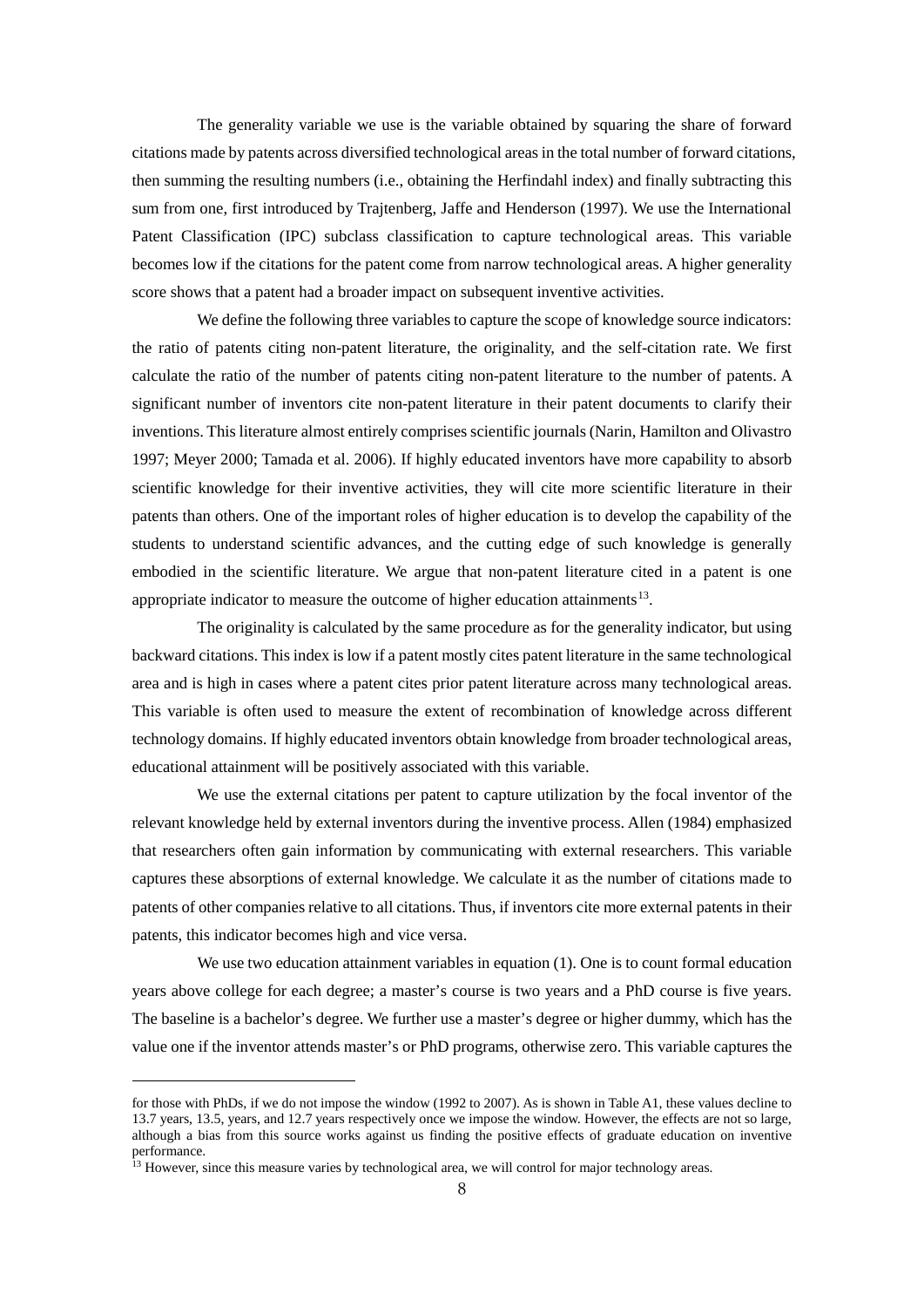average effect of advanced degrees.

We use the following covariates to control for spurious correlations between inventive performance and level of education. First, we use cohort dummies based on the first year of employment, to control for experience effects on inventive performance as well as truncation effects of forward citations. This also controls for variations in general economic conditions for inventive activities across cohorts of inventors. Further, we use a female dummy that is set to one if an inventor is female, otherwise zero. Finally, we also use six major technological area dummies, based on the focal patents in the survey in the estimations, to control for the effects of the variations of technological opportunities on incentives for higher education, as well as on the propensity to cite scientific literature. The importance of scientific knowledge as a source of invention is different across technological areas; for example, scientific journals are more important in life sciences than in mechanical areas, and the probability of an inventor acquiring graduate degrees is also higher in the former area.

#### **4.2 Identification**

-

Since students with high innate ability are more likely to gain from higher education, they are more likely to pursue graduate education. If this is the case, the positive association between education and inventive productivity may not come from education, but from ability. This endogenous choice problem will distort the OLS estimator for equation (1). To obtain a consistent estimator, the instrumental variable approach is appropriate. As we have discussed above, we use the unemployment rate of college graduates in academic subject *j* in year *t* as an instrument, as shown in the following first stage equation:

$$
Education\ attainments_i = \gamma_0 + \gamma_1 Unemployment\ rate\ of\ the\ college\ graduates_{jt}
$$

$$
+ \delta' Z_i + \epsilon_{ijt}
$$
 (2)

We use 33 academic subjects as  $j^{14}$ , belonging to four major academic subjects (engineering, natural science, health science and agriculture) and others<sup>15</sup>. The students' decision year as  $t$  is given by the year when the focal inventor is 21 years old. We assume that college students decide to go to graduate school or enter the labor market at the age of 21 years, when typical college students have one year before their college graduations. In other words, we assume that the students forecast the next year's labor market based on the current market situation. This seem a very reasonable assumption in Japan, because the majority of students enter the university at 18 years of age and graduate when they are 22 years old<sup>16</sup>. Further, since entrance examinations for graduate schools take place in the first half of the

<span id="page-9-0"></span> $14$  The list of subjects and the sample are presented in Table A2; 98.8% of inventors are from four major academic subjects in the sample.

<span id="page-9-2"></span><span id="page-9-1"></span><sup>&</sup>lt;sup>15</sup> The unemployment rate for each academic subject is an aggregated rate for all universities (the SBS does not provide data at university level). This is suitable as an instrument that is supposed to measure overall la  $^{16}$  For example, more than 94% students who enrolled at universities in 1980 (the middle generation of our sample) graduated high school in 1980 or 1979, and 86% of them graduated four years later, according to the SBS. That is,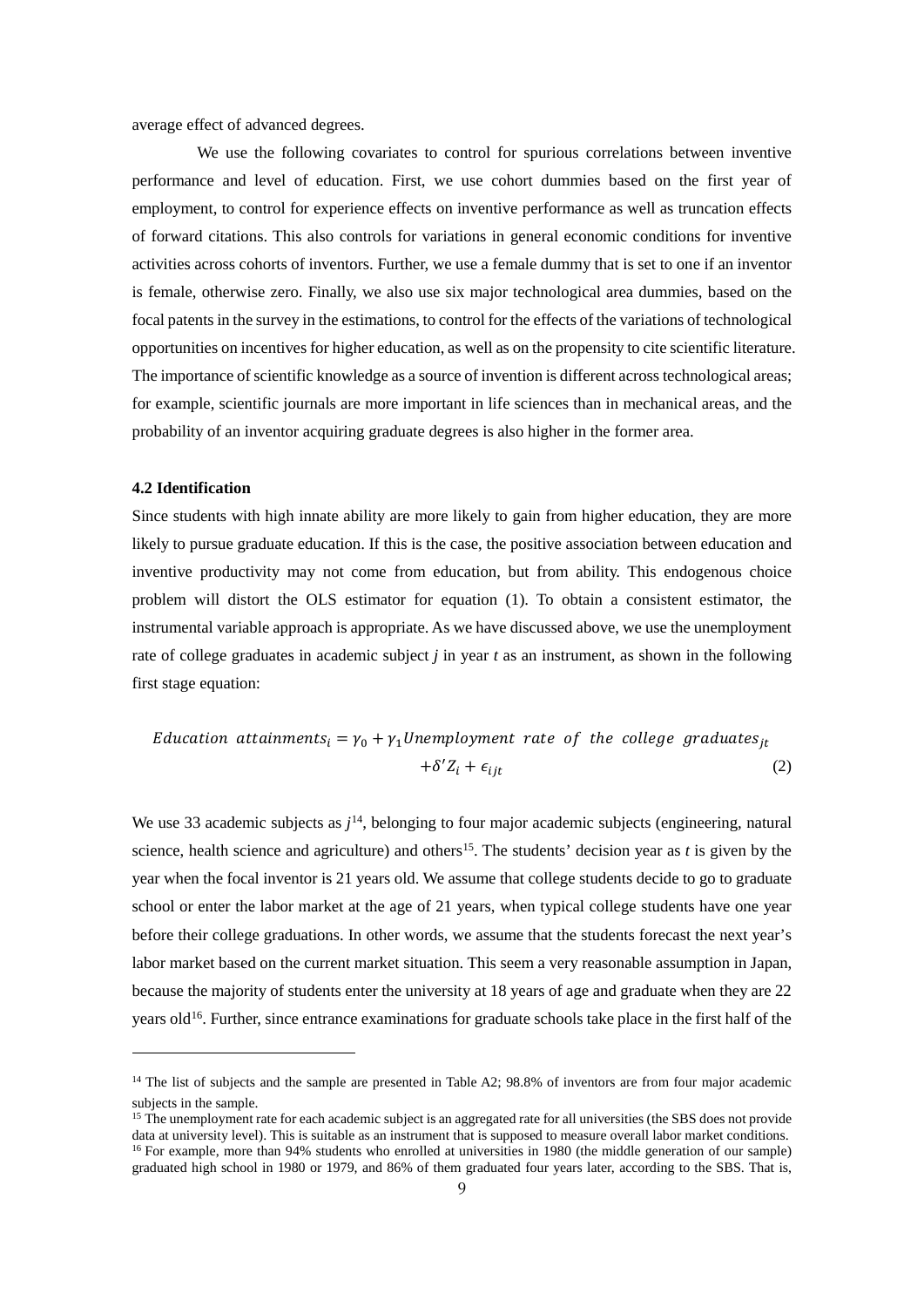graduation year, they need to choose before the last year of graduation. Thus, our assumption seems reasonable under the Japanese education system.

The instrument for education attainment must satisfy the two conditions that it is correlated with education, while being uncorrelated with the error terms of the second-stage equation for inventive performance and knowledge combination. Intuitively, the labor market conditions of an inventor in the decision year affect the student's choice on whether to enter the labor market or to go to a graduate school; and previous studies empirically confirm this relationship (Bedard and Herman 2006; Johnson 2013; Kondo 2007; Shu et al. 2012). In addition, we have designed the dataset and its specification so that we can assume that the labor market situation that students encountered at 21 years of age affects future inventive activities only through the students' education choice (exclusion restriction). First, it is important to note that the unemployment rates used as instruments are for college graduates who are one year older than those in our sample; since the Japanese education system does not have any grade-skipping programs, the instrument is not affected by our sample inventors' behavior.

One potential threat to this assumption is that the unemployment rate of college graduates from a given academic subject may be correlated with the students' ability in studying this subject or with future technological opportunities generated from scientific advances in that academic area. For an example, an academic subject experiencing rapid scientific progress may attract capable students or may provide education that would enable the exploitation of greater technological opportunities in the future. While college students are more likely to pursue graduate degrees in such academic subjects, unemployment may also be high due to the lag between scientific advances and industrial investment. In this case, a high unemployment rate may be correlated with high future inventive activities through inventor ability or future technological opportunities. To control for such correlations between labor market conditions and inventor ability across academic subjects, we normalized the unemployment variable using the average  $\mu_i$  and standard deviation  $\sigma_i$  for unemployment rate in each subject j as follows:

*Normilized unemptyment rate of the graduates<sub>jt</sub>* = 
$$
\frac{Unemptyment rate of the graduates_{jt} - \mu_j}{\sigma_j}
$$
 (3)

The instrument for education for each academic subject thus has a standardized variation across years after controlling for the average level of unemployment rate of each academic field. In addition to normalization, we introduce a trend for each academic subject and also substitute the instruments based on academic subjects by those based on regional variations in our robustness analysis (section 5.3).

j

almost all high school students go to college immediately after graduation, and most of them graduate college in four years.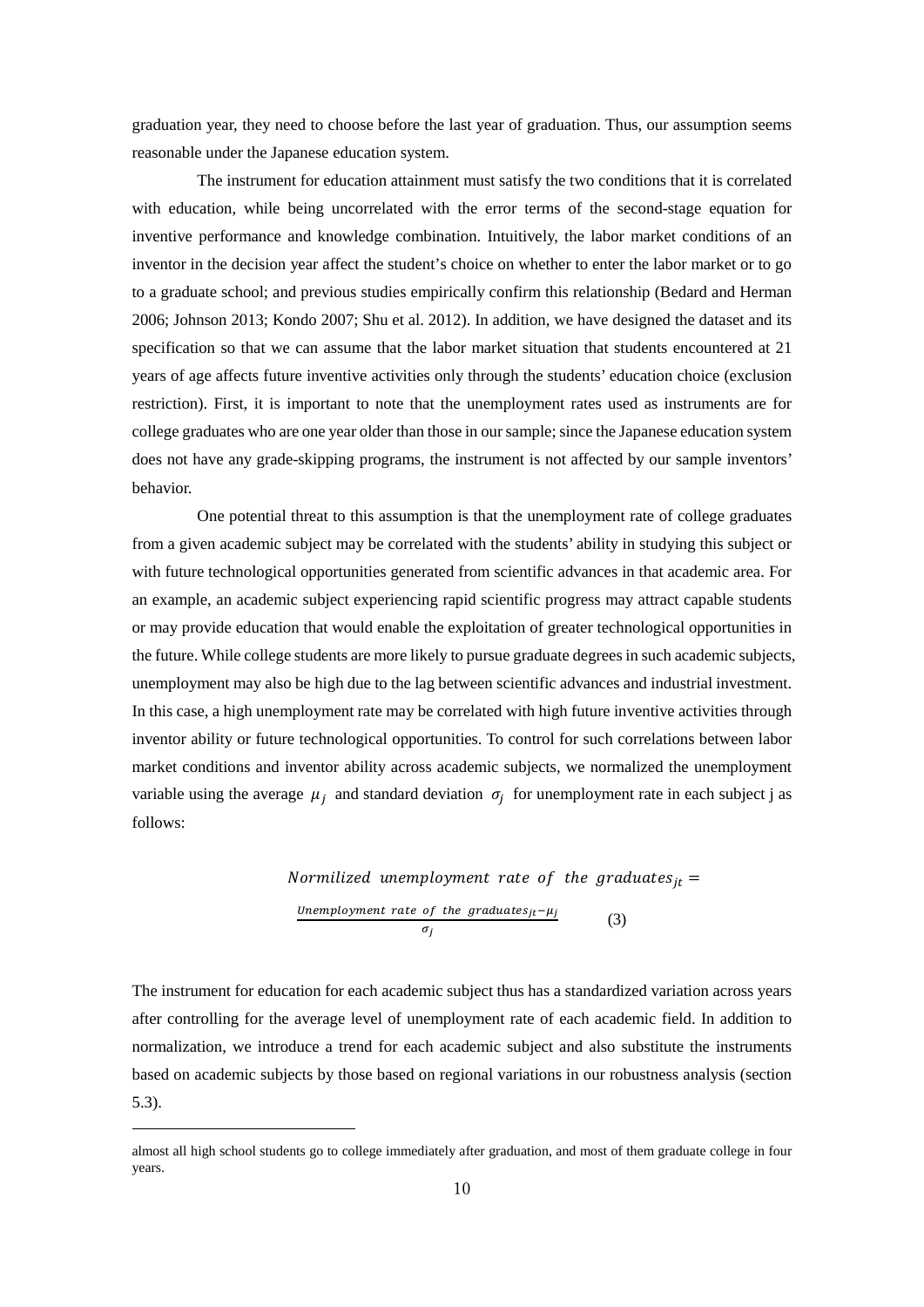The second potential source of correlations between the labor market situation that students encounter before graduation and future inventive activities is that companies might hire graduates of higher ability in a recession, or students with higher ability may be more able to find new inventor jobs under the bad economy, if hiring is limited. If the inventors who graduated during the recession were positively selected above the others, they would be more productive even if they did not attend graduate school; this will bring an upward bias in the IV estimation. On the other hand, if hiring practice for researchers is stable across business cycles, or if there exists significant ex-post mobility of workers across jobs, the number and the ability of the inventors who have college degrees could be independent on the labor market situation at their graduation. Focusing on this issue, Shu et al. (2012) use data on MIT students to show that the unemployment rate at graduation does not affect whether a graduate ultimately becomes an inventor or not; and this rate affects future inventive outputs only through human capital accumulation.

To assess this possibility in Japan, we regressed the number of inventors aggregated for each cohort of college graduates on the unemployment rate in the year preceding graduation. The estimations additionally include the time trend and its square to control for the variation of population size in each cohort. We also include academic field dummies to control for inherent differences in the numbers of inventors across fields. The results are presented in Table A3. We do not find any significant correlation between the two variables  $17$ . This also verifies that recession in the year preceding graduation does not affect students' long-run probability of ultimately becoming an inventor in Japan, consistent with the results of Shu et al. (2012). Furthermore, to assess the average quality of inventors with only a bachelor's degree across economic conditions in Japan<sup>18</sup>, we estimated a reduced form regression for the invention performance of inventors with bachelor's degrees in the sample. If college graduates with higher capability tend to become inventors during recessions, the unemployment rate of college students should be positively associated with the absorption of broader knowledge sources and patent productivity. We do not find such correlations, as will be reported in Table 9 in section 5.3.

Finally, it is important to note that the estimator of our IV method is best interpreted as the local average treatment effect (LATE) rather than the average treatment effect (ATE), as suggested by Imbens and Angrist (1994), because the impact of the unemployment rate of college graduates on attainment of advanced education is likely to be heterogeneous across them. That is, our estimator for graduate education presents the average effect for the compliers who reacted to the labor market condition, and otherwise, they had chosen to enter the labor market.

Tables 1 and 2 show the summary statistics and the correlation matrix between major variables, respectively.

-

<span id="page-11-0"></span> $17$  We use all respondents of the RIETI inventor survey, rather than the estimation sample, to count the number of inventors in each year and field.

<span id="page-11-1"></span><sup>&</sup>lt;sup>18</sup> This concern is important in Japan too, since existing studies find that recession has long-term effects on the careers of such graduates in Japan (Kondo 2007; Genda, Kondo and Ohta 2010).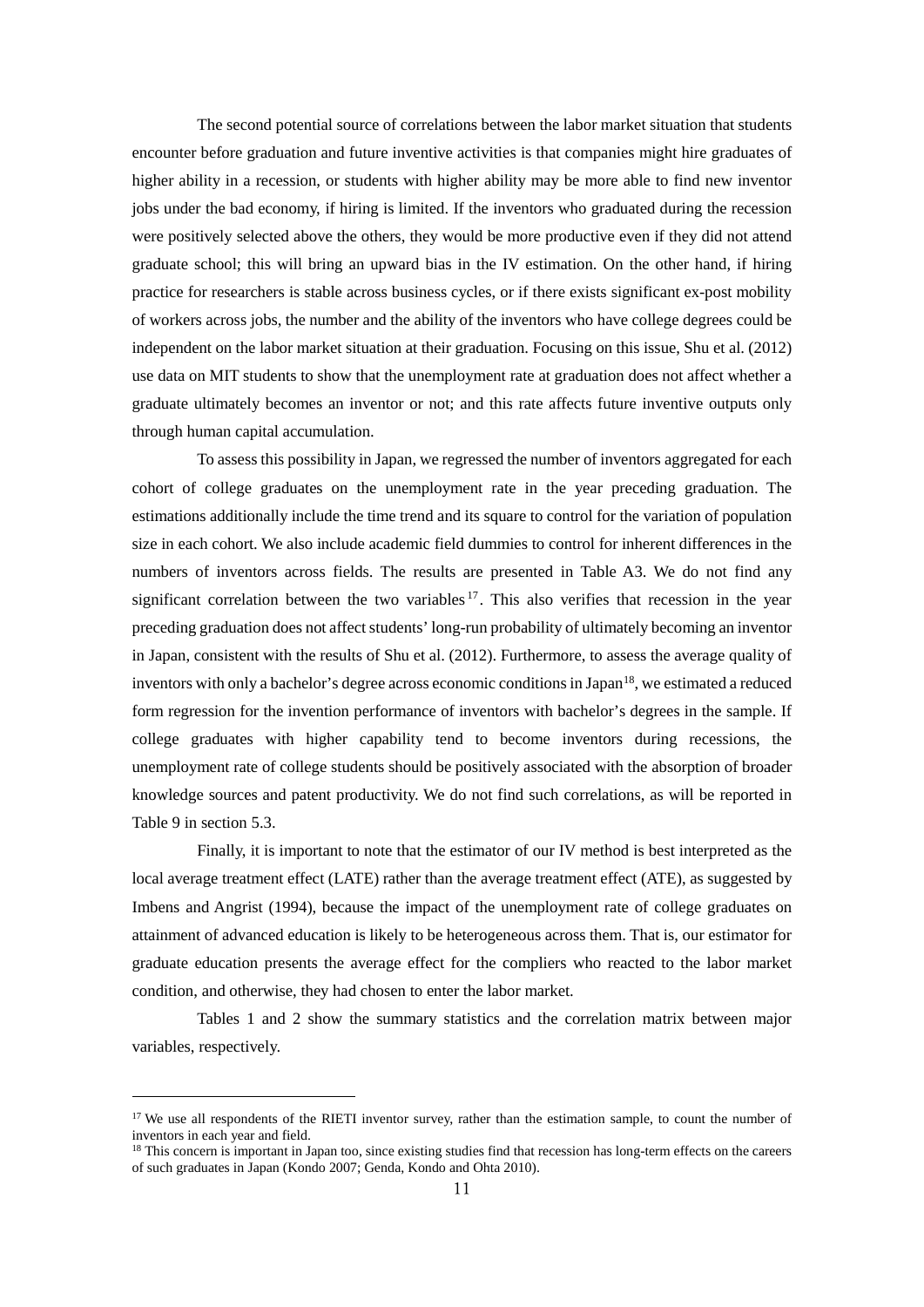#### **5. Results**

#### **5.1 Inventive performance**

Table 3 reports the results of OLS and IV estimations for inventive outputs across educational attainments, controlling for the cohort dummies (the employment year dummies) and six major technological area dummies. We use two education level indicators (one for graduate education years and another for master's degree or higher), and three dependent variables (the number of patents weighted by the number of forward citations, the number of patent applications, and the generality indicator) to capture the potential impacts of variations in education attainment on inventive performance. In the OLS estimation, the two education variables are all strongly significant and positive for these three dependent variables in columns (1), (3), (5), (7), (9), and (11).

As we explained above, these estimated coefficients will be biased by the inventors' own choices with respect to their level of education, although we can still use these results as benchmarks for assessing the selection bias in the OLS regression. Our instrument for education attainment will overcome the endogenous selection problem of education. Table 4 shows the results of the first stage of the instrumental variable estimation. The dependent variables are the two education indicators. The normalized unemployment rate of college graduates is positively correlated with higher education attainment in columns (1) and (2), indicating that when students perceive that many senior students cannot find jobs by their graduation, they tend to choose graduate education programs. These results strongly support our prediction that college graduates avoid entering the job market during a recession. One major concern in IV methods is a weak instrument problem. In order to confirm whether the weak instrument problem is serious or not, we also show the *F* statistics testing for weak instruments. The *F* statistics are 40.9 for education year and 33.2 for master's degree or higher dummy, showing that the weak instrument problem is not serious in the estimations. Overall, we do not have to be concerned about weak instruments.

The results for the second stages of the scope of knowledge sources are shown in columns (2), (4), (6), (8), (10), and (12) of Table 3. The first stages of the estimation are equivalent to the results of Table 4. The coefficients for the education year and master's degree or higher dummy are all positive and strongly significant for forward citation weighted patent counts and the number of patent applications in columns (2), (4), (6), and (8). This indicates that highly educated inventors have higher patent productivity in terms of both simple patent counts and quality-adjusted patent counts, even after controlling for endogeneity issues. Further, education variables are also significantly positive for generality in columns (10) and (12), indicating that inventors with higher education degrees affect broader technological domains through knowledge spillover than do inventors with lower educational attainments.

Interestingly, the comparison between OLS and IV estimations in Table 3 shows that the coefficients for education year and master's degree and higher dummies in the IV estimations are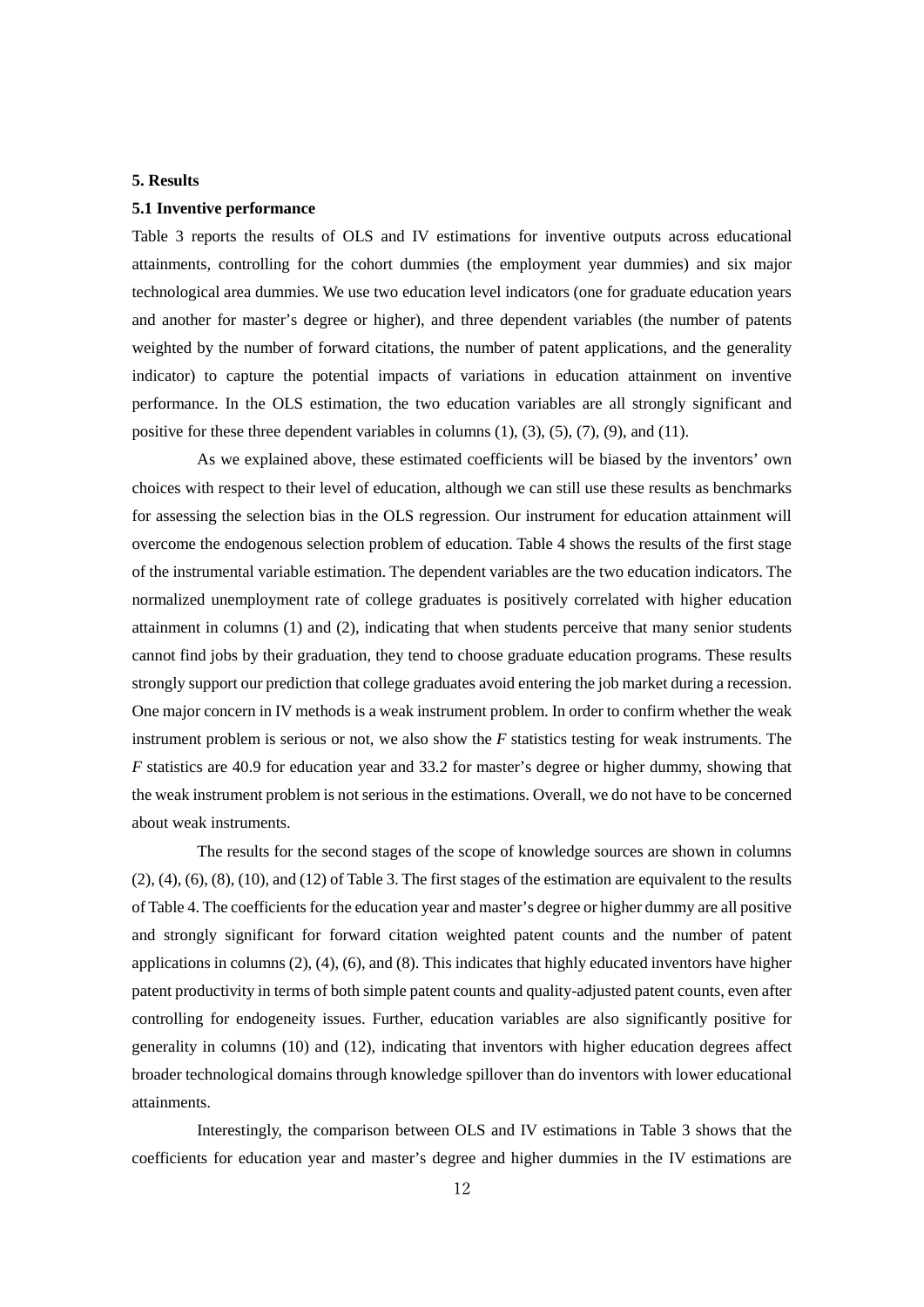slightly higher than those in the OLS estimations. This is similar to a finding in a study regarding the choice of going to college in Finland reported by Toivanen and Väänänen (2016), who focused on the differences between inventors with high school or less education and those with university degrees, although the negative selection in our estimations is much smaller than in their results and perhaps more plausible<sup>19</sup>. They interpret a negative selection bias in OLS estimations as indicating that "those who have a high innate propensity for invention have a lower propensity to study at a technical university." Our explanation of such negative selection for graduate education by corporate inventors with ability is as follows. We ordinarily expect positive selection (students with higher innate capability will choose graduate education), since such students can gain more from graduate education. However, this scenario may only hold for undergraduate students who wish to pursue academic careers. Our sample does not cover these students. The best undergraduate students who intend to pursue industrial research careers may wish to find jobs in private firms immediately after college graduation. Japanese companies mainly recruited college graduates even as corporate researchers until 1990s. Large private companies in Japan often provide more excellent environments for researchers in terms of budgets and apparatus than do universities. They also often encourage excellent young corporate researchers to obtain PhDs based on work done in the firms<sup>20</sup>. In this situation, students with better capability may have found good industrial research jobs upon college graduation, while less capable students may have tended to choose to go to graduate school, bringing a negative selection bias in the OLS regression for corporate researchers.

Interestingly, students who chose to go to graduate school during recessions are likely to have somewhat weaker intrinsic motivation for science than others. Table A4 shows the results using the strength of their scientific motivation for their focal patents as the dependent variable in the IV estimation. Since the RIETI Inventor Survey provides information about their motives for initiating research projects, in the form of a five-point Likert scale for *Scientific motivation* behind the focal patent, we constructed a dummy variable such that if inventor chose "very highly motivated" or "highly motivated," the variable is set to one, otherwise to zero. The education variables are positive and highly significant for this dummy variable in the OLS estimations. In contrast, these variables are no longer significant in the IV estimations. This shows that the inventors who went to graduate school due to recession have lower scientific motivation than the others. These results provide support for the findings of Roach and Sauermann (2010) that PhD holders with a weak taste for science tend to choose careers in industry. This suggests that students with high innate ability, but a lower taste for science, went to graduate school during the recession.

#### **5.2 Scope of knowledge sources and the first-stage estimations**

-

<span id="page-13-0"></span> $19$  Toivanen and Väänänen (2016) find an increase of between two and three times for the university degree dummy in IV estimations compared with the results of OLS estimations.

<span id="page-13-1"></span><sup>&</sup>lt;sup>20</sup> Onishi and Nagaoka (2012) find that PhD holders who obtained their degree only by dissertation have similar patent productivity to formal PhDs over the inventors' life-cycle perspective in Japan.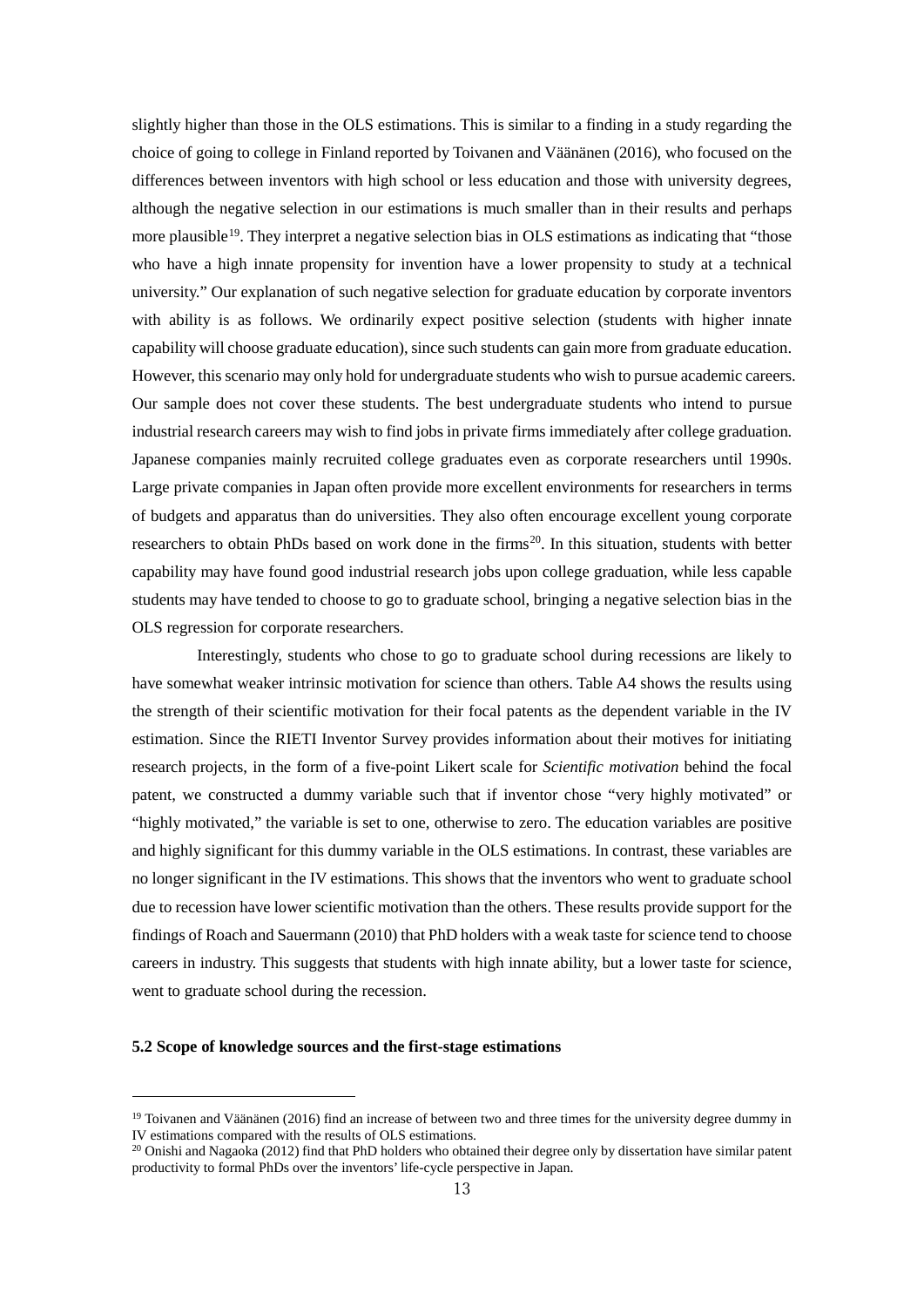Next, we examine the effect of education attainment on the scope of knowledge sources exploited in inventive activities. Table 5 reports the results for three knowledge exploitation indicators (the ratio of patents citing non-patent literature, the originality indicator, and the non-self-citation rate), using both OLS and IV estimations. The two education variables are all positive and highly significant for patents citing non-patent literature ratio in columns  $(1)$ – $(4)$ . This shows that inventors with higher degrees exploit the scientific literature significantly more for its inventive qualities, thanks in causal terms to higher education. Further, the education variables are also significantly positive for originality (more diverse combinations of knowledge embodied in patent literature) in columns (5)–(8), showing that highly educated inventors exploit knowledge from broader technological domains than do less educated ones. In contrast, while the non-self-citation rate is positively associated with all education attainments in OLS estimation, this variable become insignificant in IV estimation. We do not find that inventors with higher degrees adopt outside knowledge more than inside knowledge. Taken together, inventors with more than bachelor's degrees are more likely to combine scientific and technological knowledge from broader sources in their inventive processes, even after controlling for the selection bias.

We also find that the coefficients for education in IV are much higher than those in OLS estimations, showing that over the entire business cycle, inventors attaining advanced education due to weak labor market conditions exploit broader external knowledge (more scientific knowledge and broader technological knowledge) in their inventive processes than do average inventors who go to graduate school or PhD programs.

#### **5.3 Robustness check**

-

To assess the robustness of our findings, we conducted a number of robustness checks. One looks at the effects of variations of trends across academic subjects. The rate of unemployment for college students could be affected by long-term technological or industry trends, rather than temporary business shocks. Technologically stagnant academic fields or academic sectors catering for declining industries attract less capable students, while college graduates from such sectors tend to have high unemployment. Thus, variations in such trends can drive both the variations in unemployment rate of college graduates and the inventive performance of inventors across academic subjects, irrespective of the level of graduate education. This results in spurious correlations between IVs and the error terms in equation (1). To cope with this concern, we added time trends for each subject to equation (1) with IVs in Table 6. The results are very similar to those in Tables 3 and 5. Interestingly, the non-selfcitation rate turns to be significant and positive in columns (11) and (12) in Table 6.

Further, we also use the active job opening ratio at the *regional level* as an instrument. The job opening ratios in the regions are obtained from the report of the Employment Service Agency<sup>21</sup>. Our data are obtained from 47 regions in Japan. We normalize these by subtracting the average job

<span id="page-14-0"></span> $21$  Our sample becomes small since we do not find old data on job opening ratios at regional level.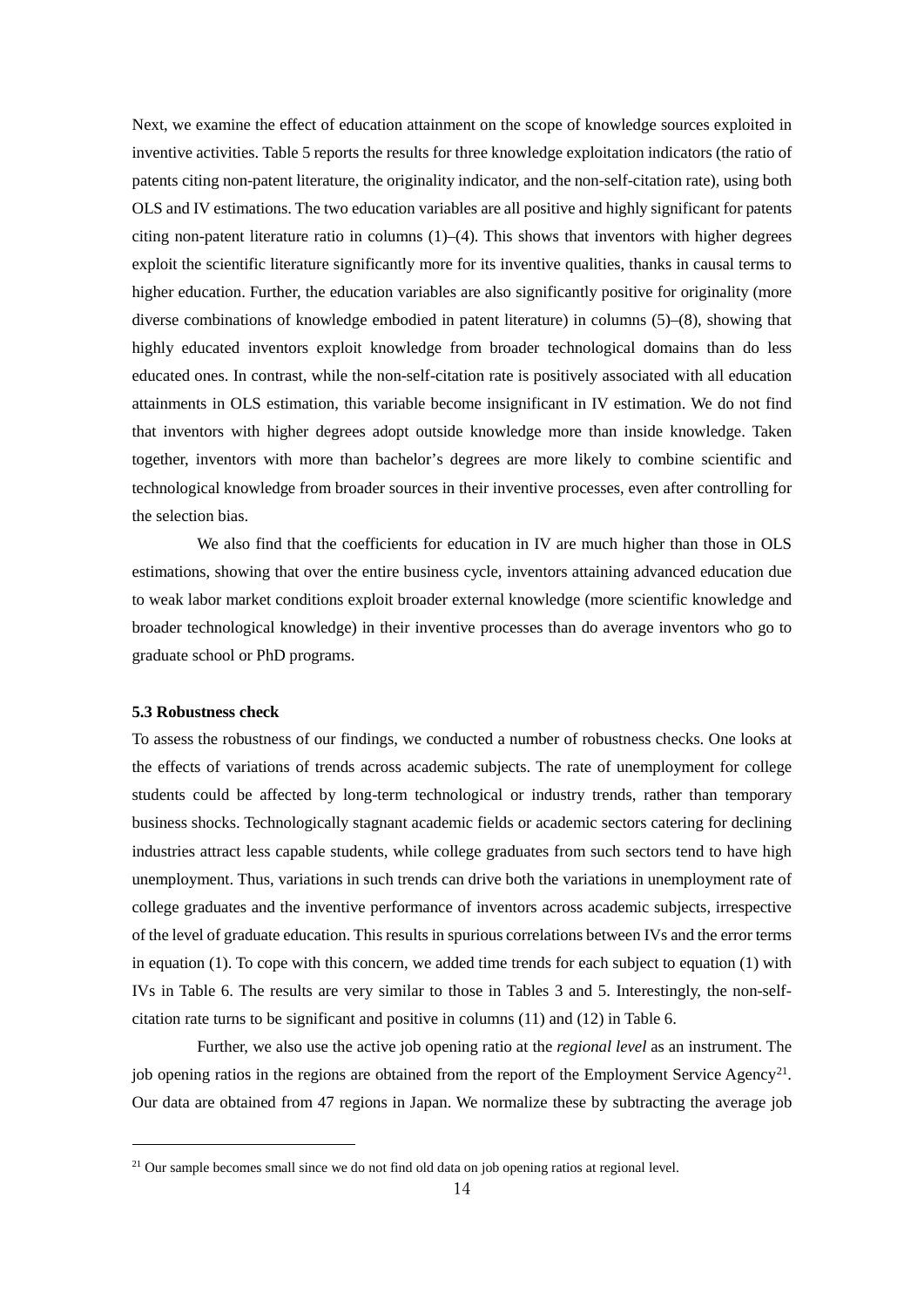opening ratio in each region from the variable and dividing the values by their standard deviation. This process controls for time-invariant heterogeneity across regions. In the first stages, the local job opening ratios are all significant and negative for education variables, as reported in Table 7. A recession at the local level affects undergraduates' educational choices. Further, *F* statistics against weak instruments are high in two estimations (education year: 27.4, and master's degree and higher: 32.6). Table 8 shows the results in the second stages. The results remain similar to those in Tables 3 and 5. These results confirm that a recession affects graduates' choices for educational attainment, and their education level also affects their future invention productivity and their knowledge sources.

Finally, the unemployment rate of college graduates may be directly associated with patent outputs, because only students with high innate ability can obtain jobs as inventors during a recession, and this may create an upward bias for the coefficients of education variables in IV estimations. To examine whether superior students selectively become inventors in a bad economy, we estimate a reduced form of equations (1) and (2), using only the sample of inventors with bachelor's degrees. If better undergraduates become inventors during a recession, the unemployment rate of college graduates will become significant and positive in such estimations. As shown in Table 9, the coefficients for the unemployment rate are small and insignificant. This shows that unemployment rate is not directly associated with patent outputs and knowledge utilization of these inventors with bachelor's degrees as final degrees. That is, the average quality of college graduates in recessions is not different to that in other periods.

#### **6. Conclusion**

This paper investigated the effects of graduate education on the absorption of a diverse range of knowledge sources and on inventive performance, using inventor life-cycle data. To control for the endogeneity of educational attainments, we use the unemployment rate of college graduates in the year prior to that of graduation in their academic subjects as an instrument. Our estimation results show that a higher unemployment rate at that time and in a given academic field significantly increases the probability of inventors choosing to graduate school, including PhD programs. In particular, university students tend to go to graduate education during a recession. We find that the inventive productivities of inventors with higher graduate education induced by this instrument are higher than those with less education, in terms of both simple and quality-adjusted patent counts; and highly educated inventors also tend to affect sequential inventions in broader technological areas. We further find that these inventors cite a wider range of scientific literature and more diverse fields of prior patents. These findings are robust to the replacement of instruments based on variations among academic fields by those based on regional variations.

These results suggest that a policy encouraging students to go to a graduate school in science and engineering seems to play a significant role as an innovation policy. It genuinely enhances invention performance; it also enhances the absorptive capability of a firm for handling scientific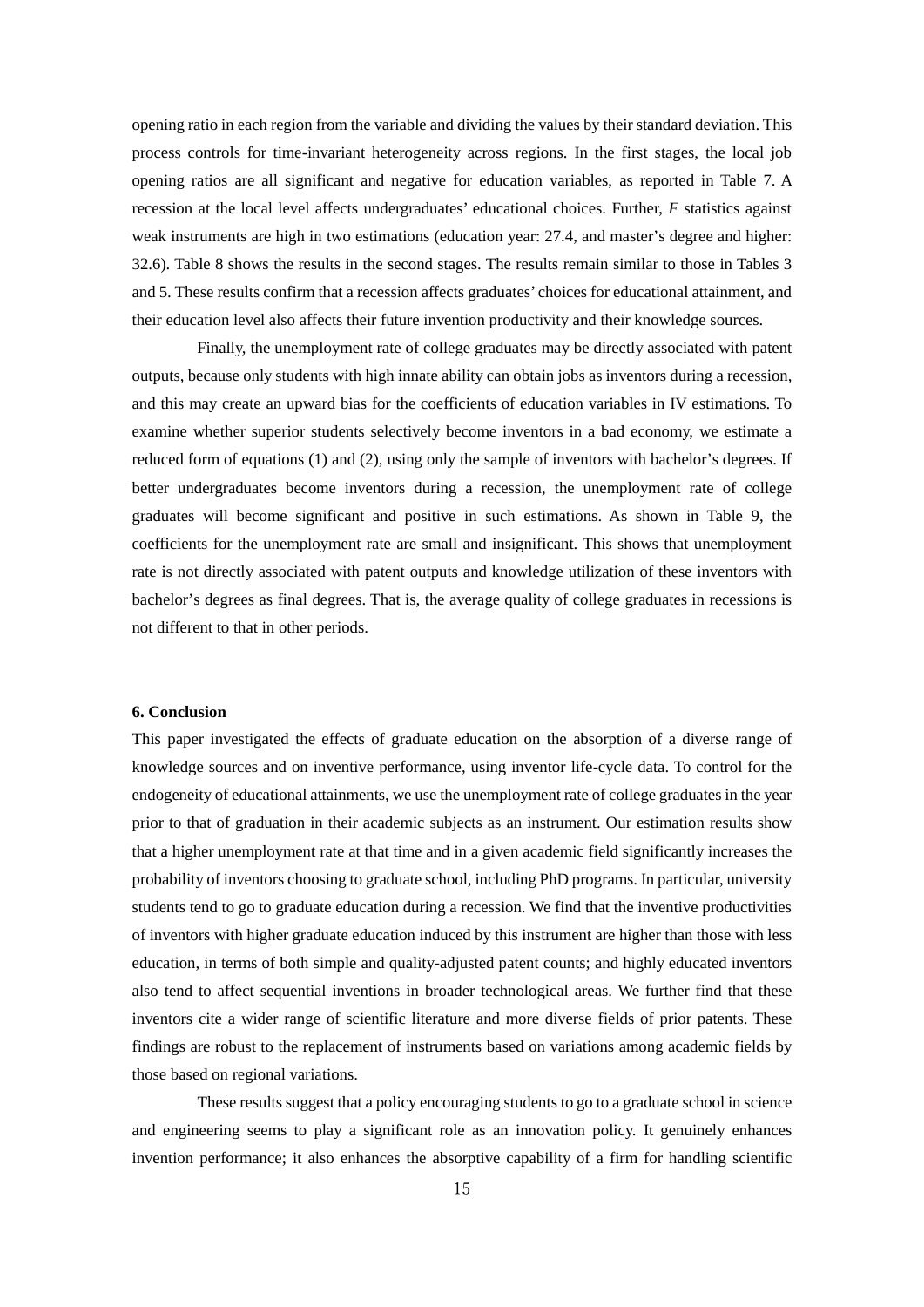knowledge and broader technical information. In fact, the positive association between higher educational attainment and higher productivity and knowledge exploitation understates the genuine contribution of advanced degrees, given the negative selection effects. This evidence supports the recent trend of expanding higher education programs in many countries. This trend will accelerate economic growth in the long run.

Interestingly, our results show that the recession gives students an opportunity to accumulate new knowledge. Our results depend on the decisions of students to put off entering the labor market during times of recession, in order to wait for better labor market conditions. The results indicate that inventors who chose graduate school even for such reasons become high performers on average in the inventive process. Given such an educational effect on inventive outcomes and negative selection, a recession contributes to future innovative activities through more choices by capable students for higher education. While Shu et al. (2012) have empirically shown the possibility of this recession effect, using unique data, our results improve our understanding of the process in terms of both causality and detailed knowledge production mechanisms, using an economy-wide sample. The findings of our study indicate that graduate education will enhance inventive productivity more effectively than will internal company training systems such as on-the-job training, partly because highly educated inventors have higher absorptive ability to obtain broader knowledge. This also offers new evidence to guide firm innovation strategy. Our results suggest that hiring researchers with advanced graduate degrees leads to strengthening the corporate ability to absorb broader scientific and technical knowledge. This will contribute to enhancing absorptive capacity to maintain a competitive advantage at firm level.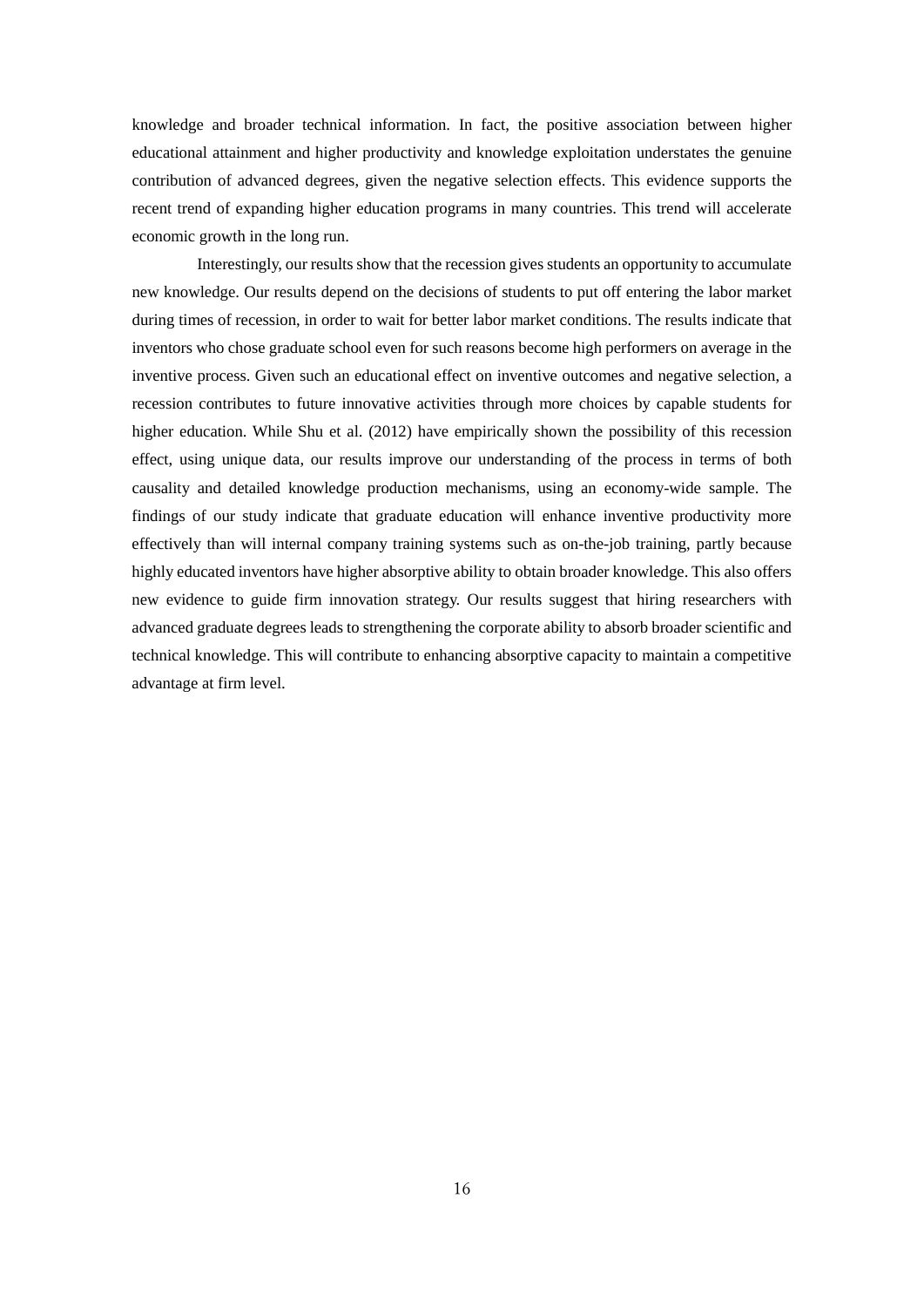#### **References**

Allen, J.T. (1984) *Managing the Flow of Technology*, The MIT Press: Cambridge.

- Bedard, K. and D.A. Herman (2008) "Who Goes to Graduate/Professional school? The Importance of Economic Fluctuations, Undergraduate Field, and Ability," *Economics of Education Review* 27(5):197-210.
- Cockburn, I. and R. Henderson (1998) "Absorptive Capacity, Coauthoring Behavior, and the Organization of Research in Drug Discovery," *Journal of Industrial Economics* 46(2): 157-82.
- Cohen, W.M., A. Goto, A. Nagata, R. Nelson and J.P. Walsh (2002) "R&D Spillovers, Patents and the Incentives to Innovate in Japan and the United States," *Research Policy* 31(8-9): 1349-1367.
- Cohen, W.M. and D.A. Levinthal (1989) "Innovation and Learning: The Two Faces of R&D," *Economic Journal* 99: 569-596.
- Genda, Y., A. Kondo and S. Ohta (2010) "Long-term Effects of a Recession at Labor Market Entry in Japan and the United States," *Journal of Human Resources* 45(1):157-196.
- Giuri, P. and M. Mariani (2013) "When Distance Disappears: Inventors, Education, and the Locus of Knowledge Spillovers," *Review of Economics and Statistics* 95(2): 449-463.
- Goto, A. and K. Motohashi (2007) "Construction of a Japanese Patent Database and a First Look at Japanese Patenting Activities," *Research Policy* 36(9): 1431-1442.
- Gruber, M., D. Harhoff and K. Hoisl (2013) "Knowledge Recombination across Technological Boundaries: Scientists versus Engineers," *Management Science* 59(4): 837-851.
- Hall, B.H., A.B. Jaffe and M. Tratjenberg (2005) "Market Value and Patent Citations," *RAND Journal of Economics* 36: 16-38.
- Harhoff, D., F. Narin, F.M. Scherer and K. Vopel (1999) "Citation Frequency and the Value of Patented Inventions," *Review of Economics and Statistics* 81: 511-515.
- Heckman, J.J., L.J. Lochner and P.E. Todd (2006) "Earnings Functions, Rate of Returns and Treatment Effects: The Mincer Equation and Beyond," E.A. Hanushek and F. Welch eds. *Handbook of the Economics of Education*, Volume 1, North Holland, pp.307-458.
- Hoisl, K. (2007) "Tracing Mobile Inventors: The Causality between Inventor Mobility and Inventor Productivity," *Research Policy* 36: 619-636.
- Imbens, G. and J. Angrist (1994) "Identification and Estimation of Local Average Treatment Effects," *Econometrica* 62(2): 467-75.
- Jones, B.F. (2009) "The Burden of Knowledge and the 'Death of the Renaissance Man': Is Innovation Getting Harder?" *Review of Economic Studies* 76: 283-317.
- Johnson, M.T. (2013) "The Impact of Business Cycle Fluctuations on Graduate School Enrollment," *Economics of Education Review* 34: 122-134.
- Kim, J., S.J. Lee and G. Marschke (2004) "Research Scientist Productivity and Firm Size: Evidence from Panel Data on Inventors," Working Paper, SUNY Albany.
- Kondo, A. (2007) "Does the First Job Really Matter? State Dependency in Employment Status in Japan," *Journal of Japanese and International Economics* 21: 379-402.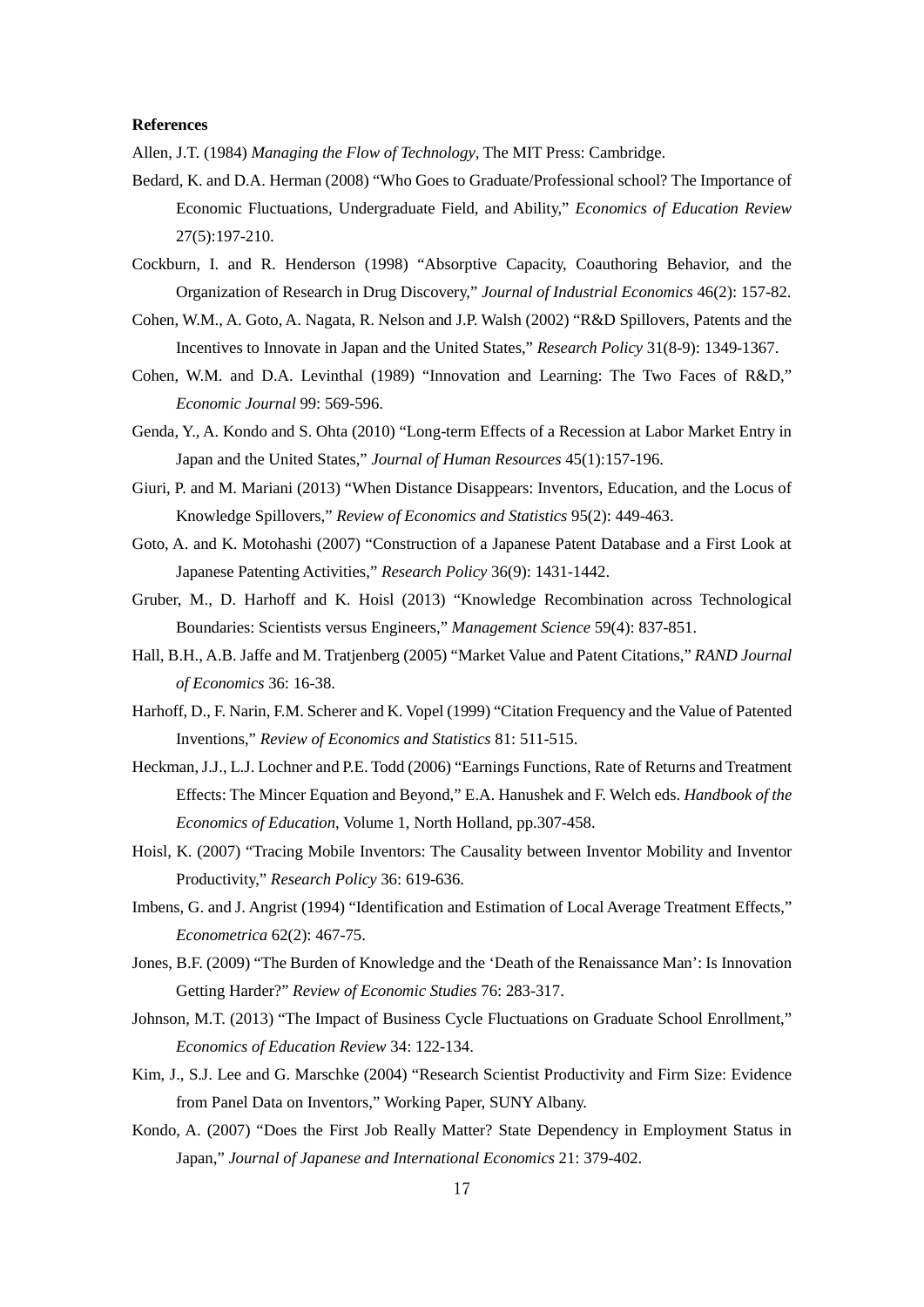- March, J.G. (1991) "Exploration and Exploitation in Organizational Learning," *Organizational Science* 2(1): 71-87.
- Mariani, M. and M. Romannelli, M. (2007), "Stacking' and 'Picking' Inventions: The Patenting Behavior of European Inventors," *Research Policy* 36: 1128–1142.
- Meyer, M. (2000) "Does Science Push Technology? Patents Citing Scientific Literature," *Research Policy* 29(3): 409-434.
- Nagaoka, S. and N. Tsukada (2007) "Innovation Process in Japan: Findings From the RIETI Inventors Survey," RIETI Discussion Paper 07-J-046.
- Narin, F., K.S. Hamilton and D. Olivastro (1997) "The Increasing Linkage Between U.S. Technology and Public Science," *Research Policy* 26(3): 317-330.
- Neumark, D. (2002) "Youth Labor Markets in the United States: Shopping Around vs. Staying Put," *Review of Economics and Statistics* 84(3): 462-482.
- OECD (2016) *OECD Science, Technology and Innovation Outlook 2016*, OECD Publishing: Paris.
- Onishi, K. and S. Nagaoka (2012) "Life-cycle Productivity of Industrial Inventors: Education and Other Determinants," RIETI Discussion Paper 12-E-059.
- Price, D.J. de Solla (1965) "Is Technology Independent of Science?" *Technology and Culture* 6(4): 553-568.
- Romer, P.M. (1990) "Endogenous Technological Change," *Journal of Political Economy* 98(5): 71- 102.
- Roach, M. and H. Sauermann (2010) "A Taste for Science? PhD Scientists' Academic Orientation and Self-selection into Research Careers in Industry," *Research Policy* 39(3): 422-434.
- Schettino, F., A. Sterlacchini and F. Venturini (2008) "Inventive Productivity and Patent Quality: Evidence from Italian Inventors," MPRA Paper 7765.
- Schumpeter, J.A. (1977) *The Theory of Economic Development: An Inquiry into Profits, Capital, Credit, Interest and the Business Cycle*, translated from the German by Y. Shionoya, S. Touhata and I. Nakayama, Iwanami: Tokyo.
- Shu, P., D. Acemoglu, S. Stern, R. Romano and L. Snover (2012) "The Long-term Impact of Business Cycles on Innovation: Evidence from the Massachusetts Institute of Technology," MIT working paper.
- Stephan, P. (2011) *How Economics Shapes Science*, Harvard University Press: Cambridge.
- Tamada, S., S. Naito, K. Genba, F. Kodama, J. Suzuki andA. Goto (2006) "Science Linkage and UIC," in A. Goto and T. Tamada eds. *Japan's National Innovation System: Rebuilding and Engine of Growth*, University of Tokyo Press: Tokyo.
- Toivanen, O. and L. Väänänen (2012) "Return to Inventors," *Review of Economics and Statistics* 94: 1173-1190.
- Toivanen, O. and L. Väänänen (2016) "Education and Invention," *Review of Economics and Statistics* 98(2): 382-396.
- Trajtenberg, M., R. Henderson and A. Jaffe (1997) "University Versus Corporate Patents: A Window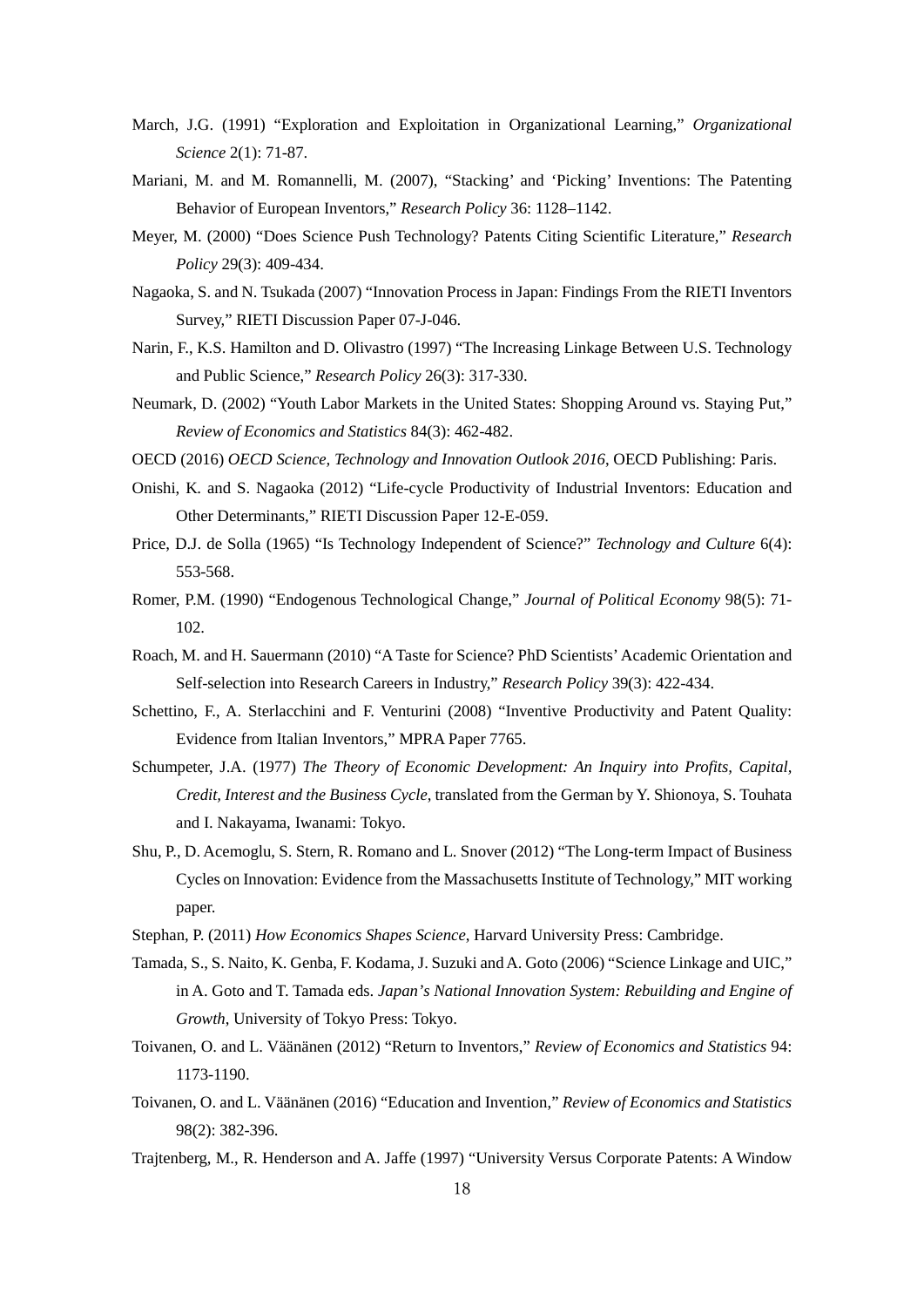on the Basicness of Invention," *Economics of Innovation and New Technology* 5(1): 19-50. Weitzman L.M. (1998) "Recombinant Growth," *Quarterly Journal of Economics* 133(2): 33-360.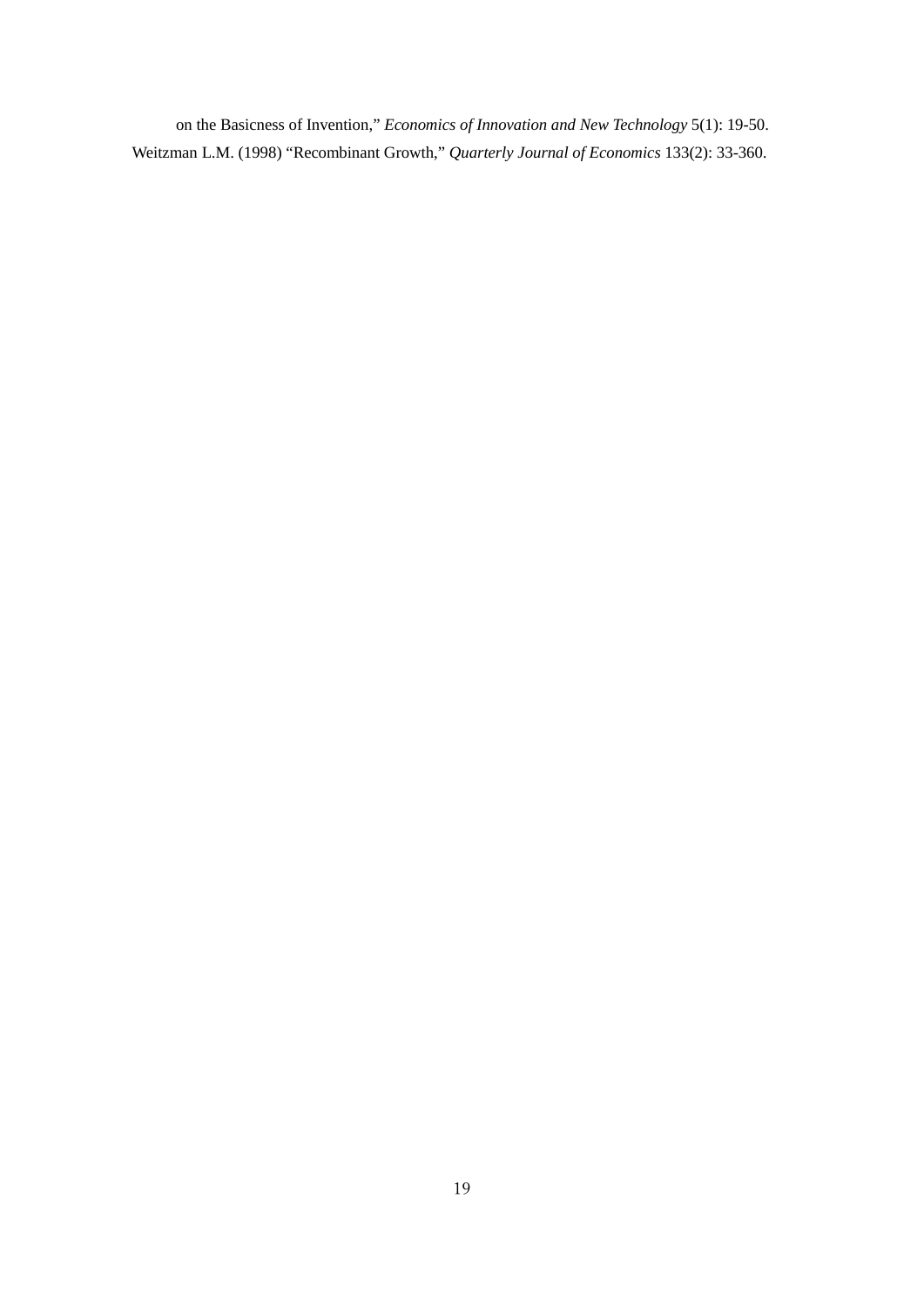|                                                   | Mean   | Std. Dev.     | Min          | Max  |
|---------------------------------------------------|--------|---------------|--------------|------|
| Forward citation weighted patent counts           | 64.7   | 96.0          | 1            | 2006 |
| The number of patent applications                 | 39.3   | 46.0          | 1            | 606  |
| Generality                                        | 0.1    | 0.1           | $\theta$     | 0.4  |
| Patents citing non-patent literature ratio        | 0.1    | 0.2           | $\theta$     | 1    |
| Originality                                       | 0.1    | 0.1           | $\theta$     | 0.5  |
| Non-self-citation rate                            | 1.2    | 1.9           | $\theta$     | 37.6 |
| <b>Education</b> years                            | 1.3    | 1.5           | $\mathbf{0}$ | 5    |
| Master's degree or higher                         | 0.5    | 0.5           | $\mathbf{0}$ | 1    |
| Female                                            | 0.02   | 0.1           | $\Omega$     | 1    |
| Normalized unemployment rate of college graduates | $-0.5$ | $0.5^{\circ}$ | $-1.8$       | 2.5  |
| Normalized local job open ratios                  | 0.4    | 1.0           | $-1.5$       | 3.0  |
| Science motivation                                | 0.6    | 0.5           | $\theta$     | 1    |

Table 1 Summary statistics

Table 2 The correlation matrix

|                                                      | a.      | b.      | c.      | d.      | e.      | f.      | g.      | h.      | <sup>1</sup> |         | k.      |     |
|------------------------------------------------------|---------|---------|---------|---------|---------|---------|---------|---------|--------------|---------|---------|-----|
| a. Forward citation weighted patent counts           | 1.00    |         |         |         |         |         |         |         |              |         |         |     |
| b. The number of patent applications                 | 0.83    | 1.00    |         |         |         |         |         |         |              |         |         |     |
| c. Generality                                        | 0.46    | 0.41    | 1.00    |         |         |         |         |         |              |         |         |     |
| d. Patents citing non-patent literature ratio        | 0.14    | 0.05    | 0.17    | 1.00    |         |         |         |         |              |         |         |     |
| e. Originality                                       | 0.44    | 0.33    | 0.56    | 0.33    | 1.00    |         |         |         |              |         |         |     |
| f. Non-self-citation rate                            | 0.40    | 0.16    | 0.26    | 0.33    | 0.60    | 1.00    |         |         |              |         |         |     |
| g. Education years                                   | 0.09    | 0.07    | 0.16    | 0.44    | 0.21    | 0.16    | 1.00    |         |              |         |         |     |
| h. Master's degree or higher                         | 0.12    | 0.08    | 0.16    | 0.37    | 0.23    | 0.19    | 0.85    | 1.00    |              |         |         |     |
| i. Female                                            | $-0.01$ | $-0.02$ | 0.02    | 0.05    | 0.02    | 0.04    | $-0.01$ | $-0.02$ | 1.00         |         |         |     |
| j. Normalized unemployment rate of college graduates | 0.08    | 0.08    | 0.03    | 0.08    | 0.06    | 0.03    | 0.09    | 0.04    | $-0.07$      | 1.00    |         |     |
| k. Normalized local job opening ratios               | $-0.06$ | $-0.09$ | $-0.04$ | $-0.01$ | $-0.04$ | $-0.01$ | $-0.01$ | 0.01    | 0.09         | $-0.47$ | 1.00    |     |
| 1. Science motivation                                | 0.05    | 0.05    | 0.11    | 0.14    | 0.10    | 0.05    | 0.13    | 0.09    | $-0.01$      | 0.03    | $-0.03$ | 1.0 |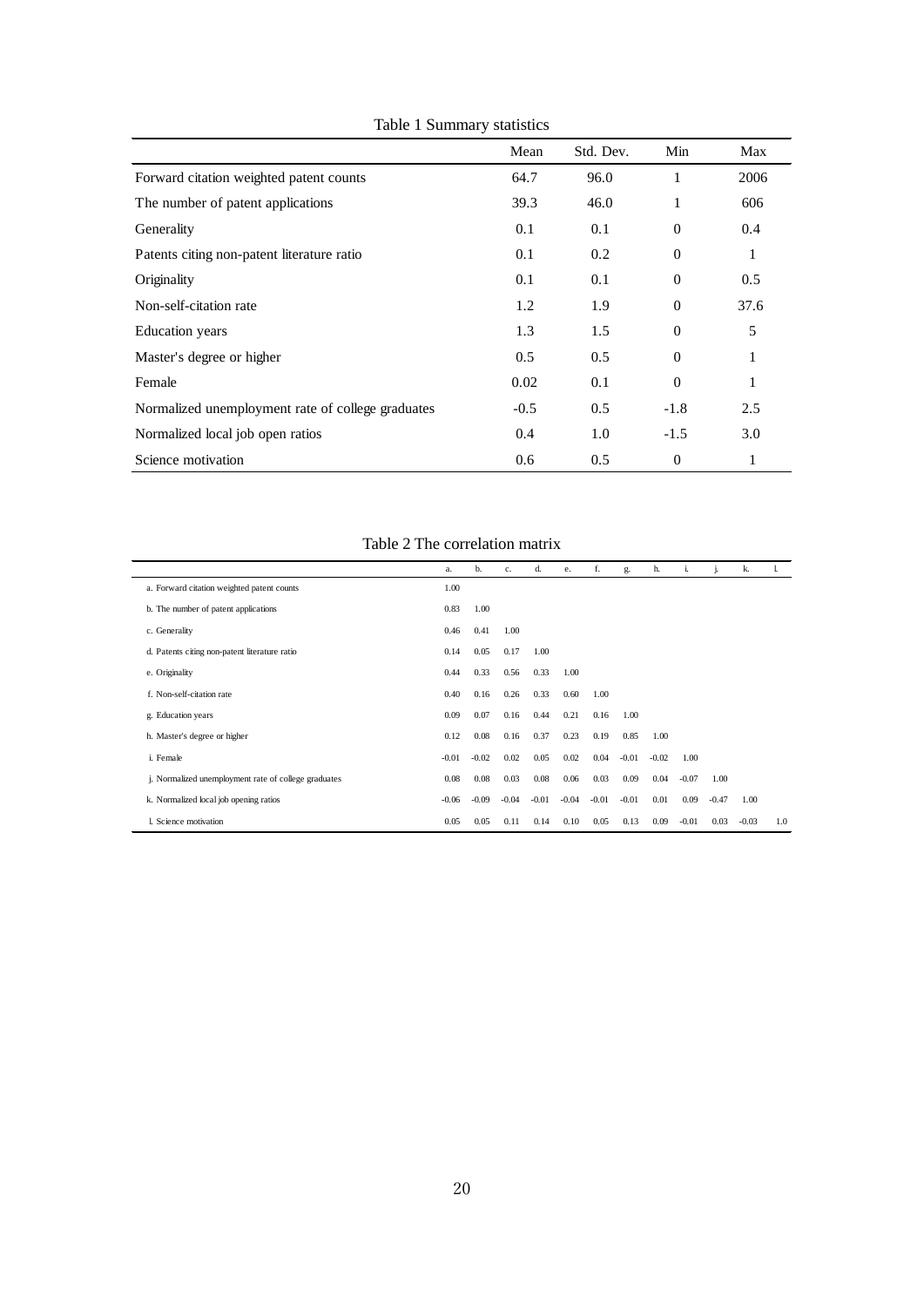|                            | (1)                  | (2)                                     | (3)                  | (4)                | (5)                  | (6)                   | (7)                               | (8)                   | (9)                   | (10)                 | (11)                  | (12)                 |
|----------------------------|----------------------|-----------------------------------------|----------------------|--------------------|----------------------|-----------------------|-----------------------------------|-----------------------|-----------------------|----------------------|-----------------------|----------------------|
|                            |                      | Forward citation weighted patent counts |                      |                    |                      |                       | The number of patent applications |                       | Generality            |                      |                       |                      |
|                            | <b>OLS</b>           | IV                                      | <b>OLS</b>           | ${\rm IV}$         | <b>OLS</b>           | IV                    | <b>OLS</b>                        | IV                    | <b>OLS</b>            | ${\rm IV}$           | <b>OLS</b>            | ${\rm IV}$           |
| <b>Education</b> years     | $1.320**$<br>(0.387) | $1.571**$<br>(0.616)                    |                      |                    | $1.031**$<br>(0.331) | 1.339***<br>(0.468)   |                                   |                       | $0.006***$<br>(0.001) | $0.006**$<br>(0.003) |                       |                      |
| Master's degree or higher  |                      |                                         | $4.050**$<br>(1.117) | 5.496**<br>(2.335) |                      |                       | $3.135**$<br>(0.952)              | $4.683***$<br>(1.709) |                       |                      | $0.016***$<br>(0.004) | $0.022**$<br>(0.010) |
| Female                     | 0.224<br>(2.011)     | 0.270<br>(1.739)                        | 0.442<br>(1.908)     | 0.608<br>(1.544)   | $-0.184$<br>(1.467)  | $-0.128$<br>(1.279)   | $-0.018$<br>(1.399)               | 0.160<br>(1.164)      | 0.011<br>(0.006)      | $0.011*$<br>(0.006)  | $0.011*$<br>(0.005)   | $0.012**$<br>(0.006) |
| Constant                   | 13.467***<br>(0.731) | $5.266***$<br>(1.982)                   | 13.026***<br>(0.806) | 5.129**<br>(2.012) | 11.063***<br>(0.622) | $4.505***$<br>(1.587) | $10.740***$<br>(0.684)            | 4.388***<br>(1.605)   | $0.058***$<br>(0.002) | $0.014**$<br>(0.006) | $0.059***$<br>(0.003) | $0.013**$<br>(0.006) |
| Cohort dummies             | Yes                  | Yes                                     | Yes                  | Yes                | Yes                  | Yes                   | Yes                               | Yes                   | Yes                   | Yes                  | Yes                   | Yes                  |
| Technological area dummies | Yes                  | Yes                                     | Yes                  | Yes                | Yes                  | Yes                   | Yes                               | Yes                   | Yes                   | Yes                  | Yes                   | Yes                  |
| Adj. $R^2$                 | 0.062                |                                         | 0.063                |                    | 0.058                |                       | 0.059                             |                       | 0.066                 |                      | 0.058                 |                      |
| $F$ statistics             |                      | 40.94                                   |                      | 33.18              |                      | 40.94                 |                                   | 33.18                 |                       | 40.94                |                       | 33.18                |
| <b>Observations</b>        | 2308                 | 2308                                    | 2308                 | 2308               | 2308                 | 2308                  | 2308                              | 2308                  | 2308                  | 2308                 | 2308                  | 2308                 |

|  |  | Table 3 The OLS and IV estimations for the inventive performance |  |  |  |
|--|--|------------------------------------------------------------------|--|--|--|
|--|--|------------------------------------------------------------------|--|--|--|

Standard errors are clustered by 6 technological areas in parentheses. First stages of each estimation are in Table 4.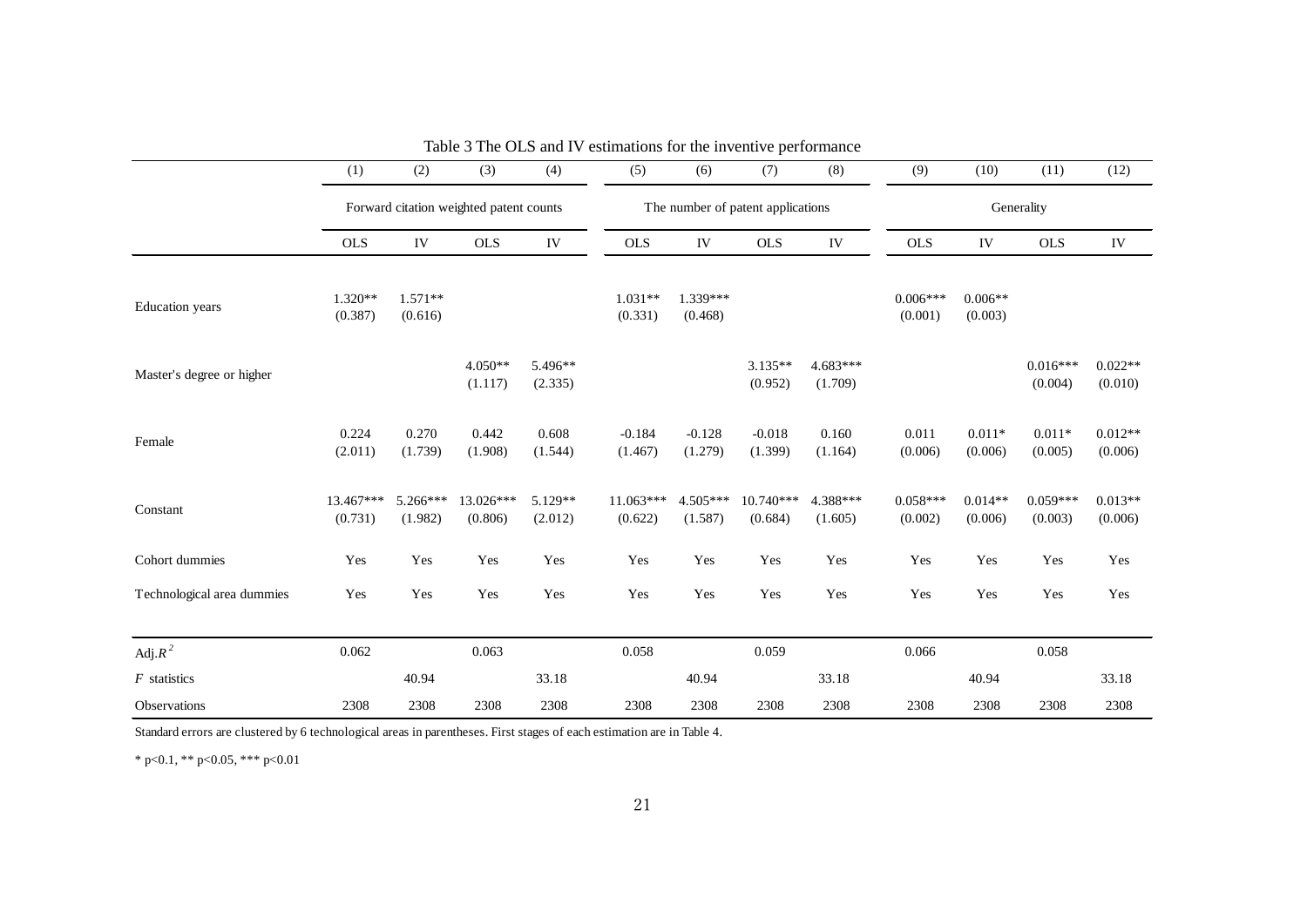|                              | (1)                | (2)          |
|------------------------------|--------------------|--------------|
|                              | Education<br>years | MD or higher |
|                              |                    |              |
| Normalized unemployment rate | $0.507***$         | $0.145***$   |
| of college graduates         | (0.079)            | (0.025)      |
| Female                       | $-0.137$           | $-0.101$     |
|                              | (0.124)            | (0.095)      |
| Constant                     | $0.829**$          | $0.262**$    |
|                              | (0.326)            | (0.119)      |
| Cohort dummies               | Yes                | Yes          |
| Technological area dummies   | Yes                | Yes          |
|                              |                    |              |
| $F$ statistics               | 40.94              | 33.18        |
| <b>Observations</b>          | 2308               | 2308         |

Table 4 The result of first-stage estimations

Standard errors are clustered by 6 technological areas in parentheses.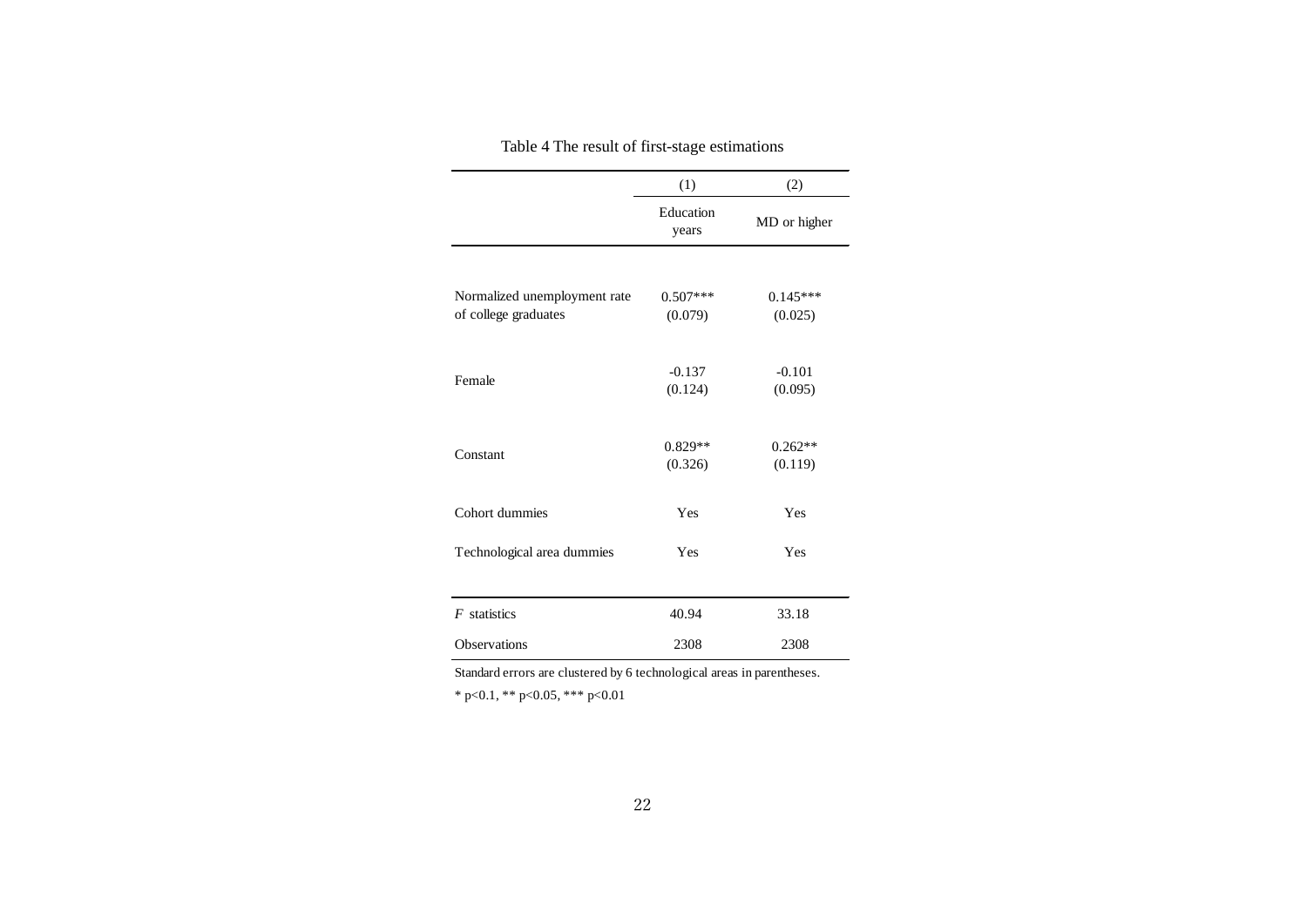|                            | (1)                   | (2)                                        | (3)                   | (4)                   | (5)                   | (6)                   | (7)                   | (8)                   | (9)                    | (10)                  | (11)                  | (12)                |
|----------------------------|-----------------------|--------------------------------------------|-----------------------|-----------------------|-----------------------|-----------------------|-----------------------|-----------------------|------------------------|-----------------------|-----------------------|---------------------|
|                            |                       | Patents citing non-patent literature ratio |                       |                       |                       |                       | Originality           |                       | Non-self-citation rate |                       |                       |                     |
|                            | <b>OLS</b>            | IV                                         | <b>OLS</b>            | IV                    | <b>OLS</b>            | IV                    | <b>OLS</b>            | IV                    | <b>OLS</b>             | IV                    | <b>OLS</b>            | IV                  |
| <b>Education</b> years     | $0.057***$<br>(0.005) | $0.103***$<br>(0.032)                      |                       |                       | $0.009***$<br>(0.002) | $0.017***$<br>(0.004) |                       |                       | $0.146**$<br>(0.048)   | 0.253<br>(0.154)      |                       |                     |
| Master's degree or higher  |                       |                                            | $0.134***$<br>(0.018) | $0.362***$<br>(0.131) |                       |                       | $0.028***$<br>(0.007) | $0.060***$<br>(0.018) |                        |                       | $0.595**$<br>(0.174)  | 0.884<br>(0.645)    |
| Female                     | $0.079*$<br>(0.031)   | $0.087***$<br>(0.031)                      | $0.083**$<br>(0.026)  | $0.109***$<br>(0.036) | 0.005<br>(0.012)      | 0.007<br>(0.011)      | 0.007<br>(0.011)      | 0.010<br>(0.009)      | 0.347<br>(0.537)       | 0.367<br>(0.456)      | 0.389<br>(0.504)      | 0.422<br>(0.396)    |
| Constant                   | $0.145***$<br>(0.008) | $0.280**$<br>(0.125)                       | $0.156***$<br>(0.013) | $0.271**$<br>(0.125)  | $0.076***$<br>(0.004) | 0.022<br>(0.013)      | $0.072***$<br>(0.005) | 0.021<br>(0.014)      | $1.785***$<br>(0.109)  | $1.120***$<br>(0.046) | $1.629***$<br>(0.133) | 1.098***<br>(0.068) |
| Cohort dummies             | Yes                   | Yes                                        | Yes                   | Yes                   | Yes                   | Yes                   | Yes                   | Yes                   | Yes                    | Yes                   | Yes                   | Yes                 |
| Technological area dummies | Yes                   | Yes                                        | Yes                   | Yes                   | Yes                   | Yes                   | Yes                   | Yes                   | Yes                    | Yes                   | Yes                   | Yes                 |
| Adj.R                      | 0.271                 |                                            | 0.222                 |                       | 0.128                 |                       | 0.132                 |                       | 0.070                  |                       | 0.080                 |                     |
| $F$ statistics             |                       | 40.94                                      |                       | 33.18                 |                       | 40.94                 |                       | 33.18                 |                        | 33.18                 |                       | 0.222               |
| Observations               | 2308                  | 2308                                       | 2308                  | 2308                  | 2308                  | 2308                  | 2308                  | 2308                  | 2308                   | 2308                  | 2308                  | 2308                |

Table 5 The OLS and IV estimations for the scope of knowledge sources

Standard errors are clustered by 6 technological areas in parentheses. First stages of each estimation are in Table 4.

 $\,^*$  p<0.1,  $^{**}$  p<0.05,  $^{***}$  p<0.01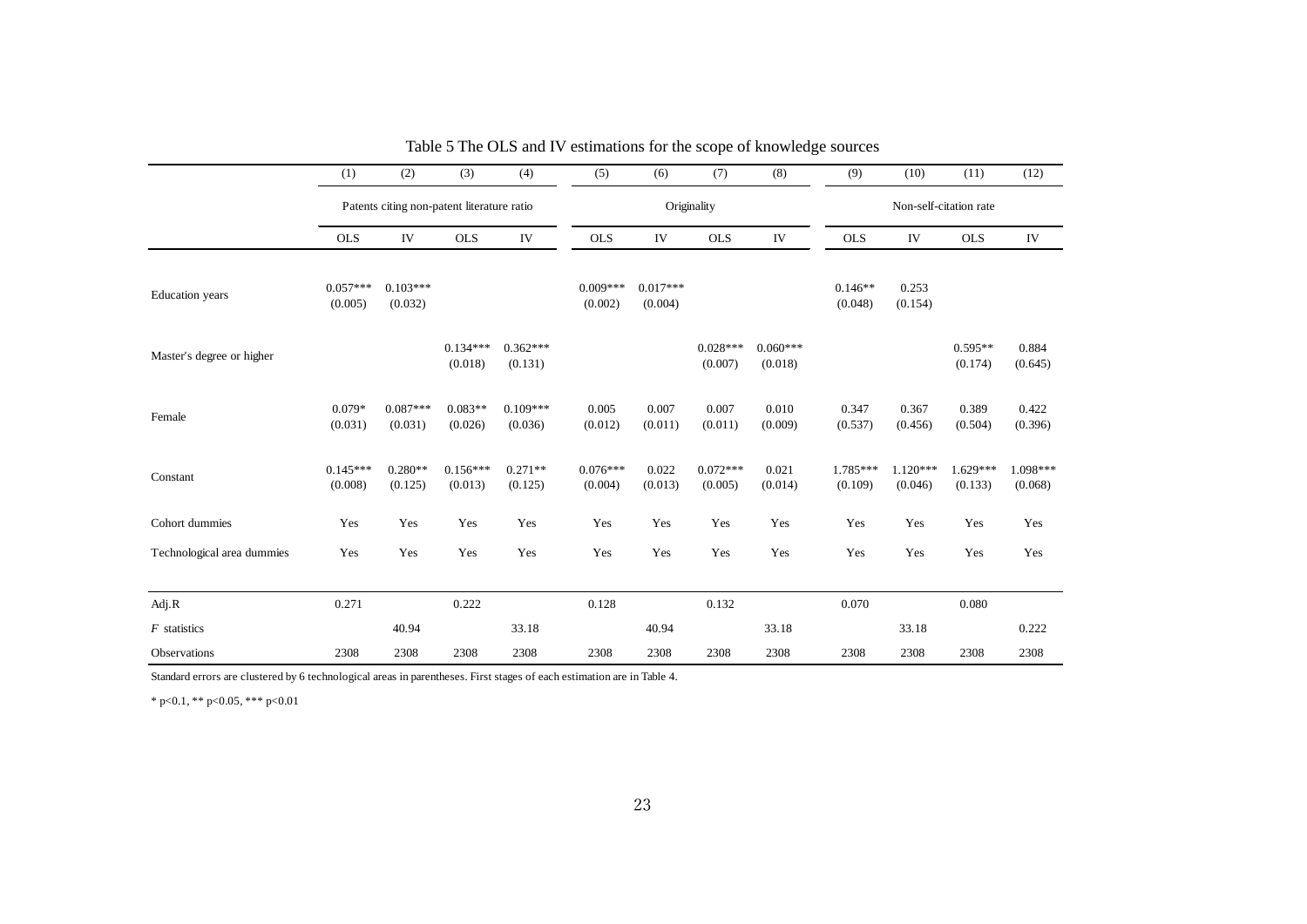|                              | (1)                   | (2)                                        | (3)                                  | (4)                   | (5)                   | (6)                   | (7)                   | (8)                                           | (9)                   | (10)                  | (11)                  | (12)                   |
|------------------------------|-----------------------|--------------------------------------------|--------------------------------------|-----------------------|-----------------------|-----------------------|-----------------------|-----------------------------------------------|-----------------------|-----------------------|-----------------------|------------------------|
|                              |                       | Forward citation weighted<br>patent counts | The number of patent<br>applications |                       |                       | Generality            |                       | Patents citing non-patent<br>literature ratio |                       | Originality           |                       | Non-self-citation rate |
| <b>Education</b> years       | $2.812***$<br>(0.450) |                                            | $1.034**$<br>(0.328)                 |                       | $0.011***$<br>(0.004) |                       | $0.115***$<br>(0.027) |                                               | $0.026***$<br>(0.005) |                       | $0.465**$<br>(0.187)  |                        |
| Master's degree or higher    |                       | $3.873**$<br>(1.116)                       |                                      | $7.138***$<br>(1.154) |                       | $0.015***$<br>(0.004) |                       | $0.361***$<br>(0.100)                         |                       | $0.081***$<br>(0.021) |                       | $1.455**$<br>(0.699)   |
| Female                       | 0.086<br>(1.964)      | 0.066<br>(2.165)                           | $-0.432$<br>(1.684)                  | 0.503<br>(1.546)      | 0.007<br>(0.007)      | 0.007<br>(0.007)      | $0.070**$<br>(0.035)  | $0.103**$<br>(0.045)                          | 0.001<br>(0.010)      | 0.008<br>(0.012)      | 0.131<br>(0.334)      | 0.262<br>(0.304)       |
| Constant                     | $4.710***$<br>(1.272) | 12.152***<br>(0.767)                       | 10.240***<br>(0.577)                 | 4.134***<br>(1.272)   | $0.010***$<br>(0.002) | $0.051***$<br>(0.004) | $0.267*$<br>(0.137)   | $0.268**$<br>(0.129)                          | $0.013***$<br>(0.004) | $0.013**$<br>(0.006)  | $0.908***$<br>(0.251) | $0.909***$<br>(0.220)  |
| Cohort dummies               | Yes                   | Yes                                        | Yes                                  | Yes                   | Yes                   | Yes                   | Yes                   | Yes                                           | Yes                   | Yes                   | Yes                   | Yes                    |
| Technological area dummies   | Yes                   | Yes                                        | Yes                                  | Yes                   | Yes                   | Yes                   | Yes                   | Yes                                           | Yes                   | Yes                   | Yes                   | Yes                    |
| Academic subject time trends | Yes                   | Yes                                        | Yes                                  | Yes                   | Yes                   | Yes                   | Yes                   | Yes                                           | Yes                   | Yes                   | Yes                   | Yes                    |
| $F$ statistics               | 41.61                 | 30.93                                      | 41.61                                | 30.93                 | 41.61                 | 30.93                 | 41.61                 | 30.93                                         | 41.61                 | 30.93                 | 41.61                 | 30.93                  |
| Observations                 | 2308                  | 2308                                       | 2308                                 | 2308                  | 2308                  | 2308                  | 2308                  | 2308                                          | 2308                  | 2308                  | 2308                  | 2308                   |

Table 6 The IV estimations with time trends across academic subjects

Standard errors are clustered by 6 technological areas in parentheses.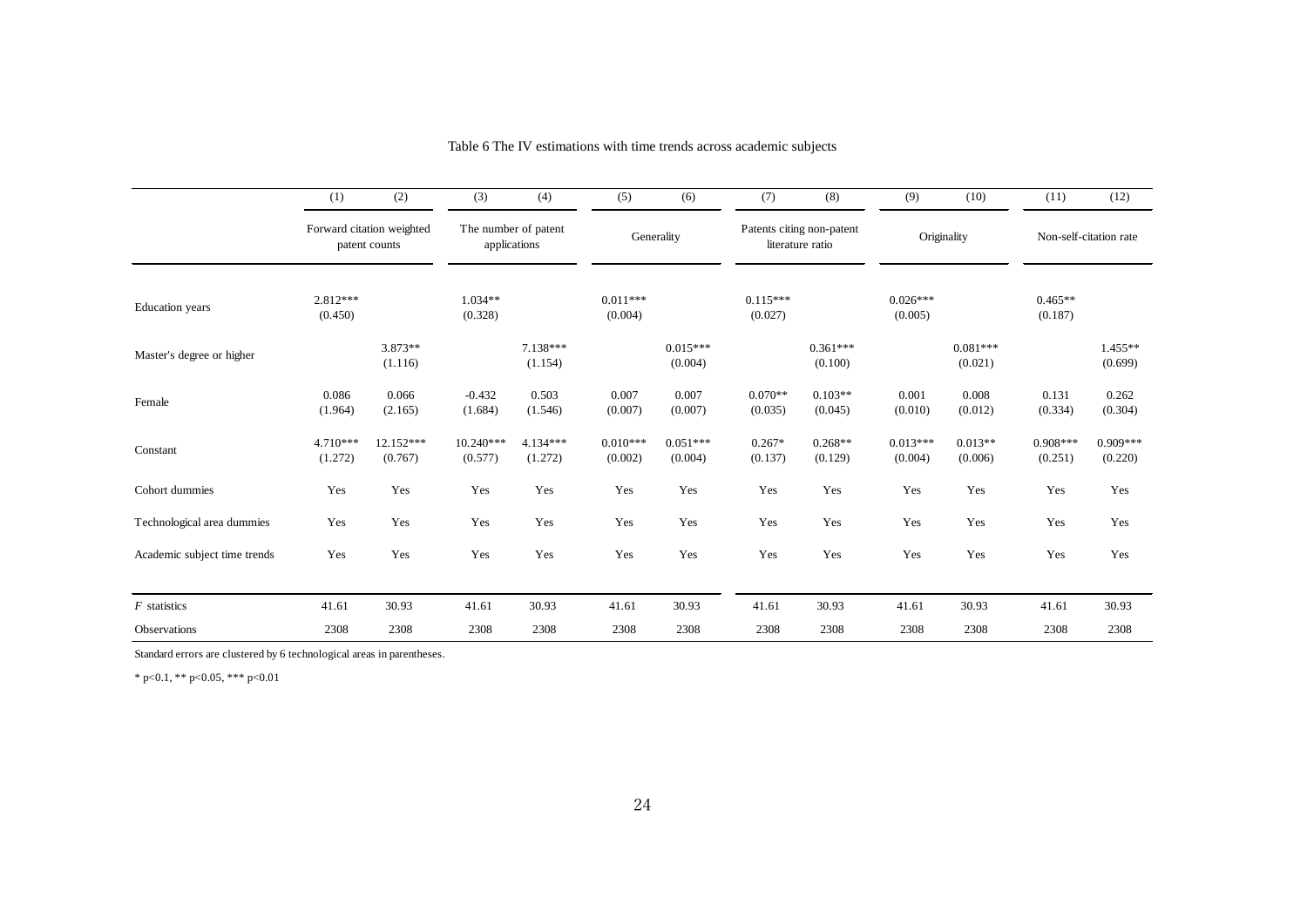|                                        | (1)                    | (2)                    |
|----------------------------------------|------------------------|------------------------|
|                                        | Education<br>years     | MD or higher           |
|                                        |                        |                        |
| Normalized local job opening<br>ratios | $-0.264***$<br>(0.050) | $-0.092***$<br>(0.016) |
| Female                                 | $-0.163$<br>(0.132)    | $-0.093$<br>(0.095)    |
| Constant                               | $0.710***$<br>(0.010)  | $0.273***$<br>(0.005)  |
| Cohort dummies                         | Yes                    | Yes                    |
| Technological area dummies             | Yes                    | Yes                    |
| $F$ statistics                         | 27.39                  | 32.58                  |
| Observations                           | 2011                   | 2011                   |

Table 7 The result of first-stage estimations using local job opening ratios as an instrument

Standard errors are clustered by 6 technological areas in parentheses.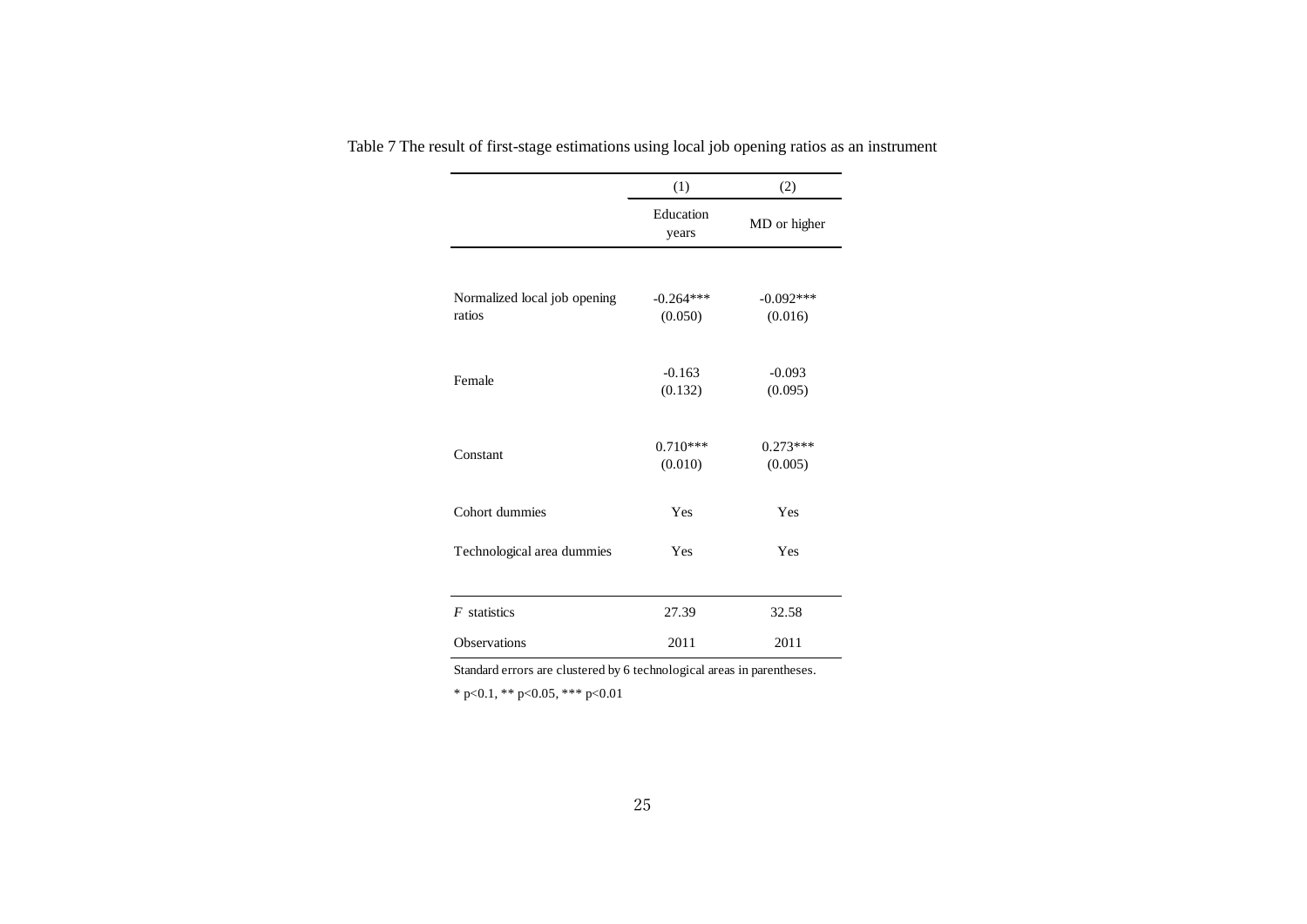|                            | (1)                   | (2)                                        | (3)                   | (4)                                  | (5)                   | (6)                   | (7)                   | (8)                                            | (9)                   | (10)                  | (11)                  | (12)                   |
|----------------------------|-----------------------|--------------------------------------------|-----------------------|--------------------------------------|-----------------------|-----------------------|-----------------------|------------------------------------------------|-----------------------|-----------------------|-----------------------|------------------------|
|                            |                       | Forward citation<br>weighted patent counts |                       | The number of patent<br>applications |                       | Generality            |                       | Patents citing non-<br>patent literature ratio |                       | Originality           |                       | Non-self-citation rate |
| <b>Education</b> years     | $1.854**$<br>(0.926)  |                                            | $1.693**$<br>(0.811)  |                                      | $0.010***$<br>(0.004) |                       | $0.106***$<br>(0.020) |                                                | $0.017***$<br>(0.006) |                       | 0.192<br>(0.240)      |                        |
| Master's degree or higher  |                       | 5.326*<br>(2.718)                          |                       | $4.865**$<br>(2.414)                 |                       | $0.030***$<br>(0.010) |                       | $0.305***$<br>(0.064)                          |                       | $0.048***$<br>(0.018) |                       | 0.553<br>(0.679)       |
| Female                     | 0.221<br>(1.828)      | 0.416<br>(1.708)                           | $-0.085$<br>(1.300)   | 0.092<br>(1.217)                     | $0.011*$<br>(0.006)   | $0.012**$<br>(0.006)  | $0.091***$<br>(0.034) | $0.102***$<br>(0.034)                          | 0.006<br>(0.012)      | 0.008<br>(0.011)      | 0.378<br>(0.556)      | 0.398<br>(0.560)       |
| Constant                   | $2.460***$<br>(0.623) | $2.321***$<br>(0.709)                      | $1.783***$<br>(0.545) | $1.656***$<br>(0.632)                | $0.014***$<br>(0.003) | $0.014***$<br>(0.003) | $0.094***$<br>(0.014) | $0.086***$<br>(0.018)                          | $0.038***$<br>(0.004) | $0.037***$<br>(0.005) | $0.946***$<br>(0.183) | $0.932***$<br>(0.197)  |
| Cohort dummies             | Yes                   | Yes                                        | Yes                   | Yes                                  | Yes                   | Yes                   | Yes                   | Yes                                            | Yes                   | Yes                   | Yes                   | Yes                    |
| Technological area dummies | Yes                   | Yes                                        | Yes                   | Yes                                  | Yes                   | Yes                   | Yes                   | Yes                                            | Yes                   | Yes                   | Yes                   | Yes                    |
| $F$ statistics             | 27.39                 | 32.58                                      | 27.39                 | 32.58                                | 27.39                 | 32.58                 | 27.39                 | 32.58                                          | 27.39                 | 32.58                 | 27.39                 | 32.58                  |
| Observations               | 2011                  | 2011                                       | 2011                  | 2011                                 | 2011                  | 2011                  | 2011                  | 2011                                           | 2011                  | 2011                  | 2011                  | 2011                   |

Table 8 The IV estimations with local job opening ratios as an instrument

Standard errors are clustered by 6 technological areas in parentheses. First stages of each estimation are in Table 7.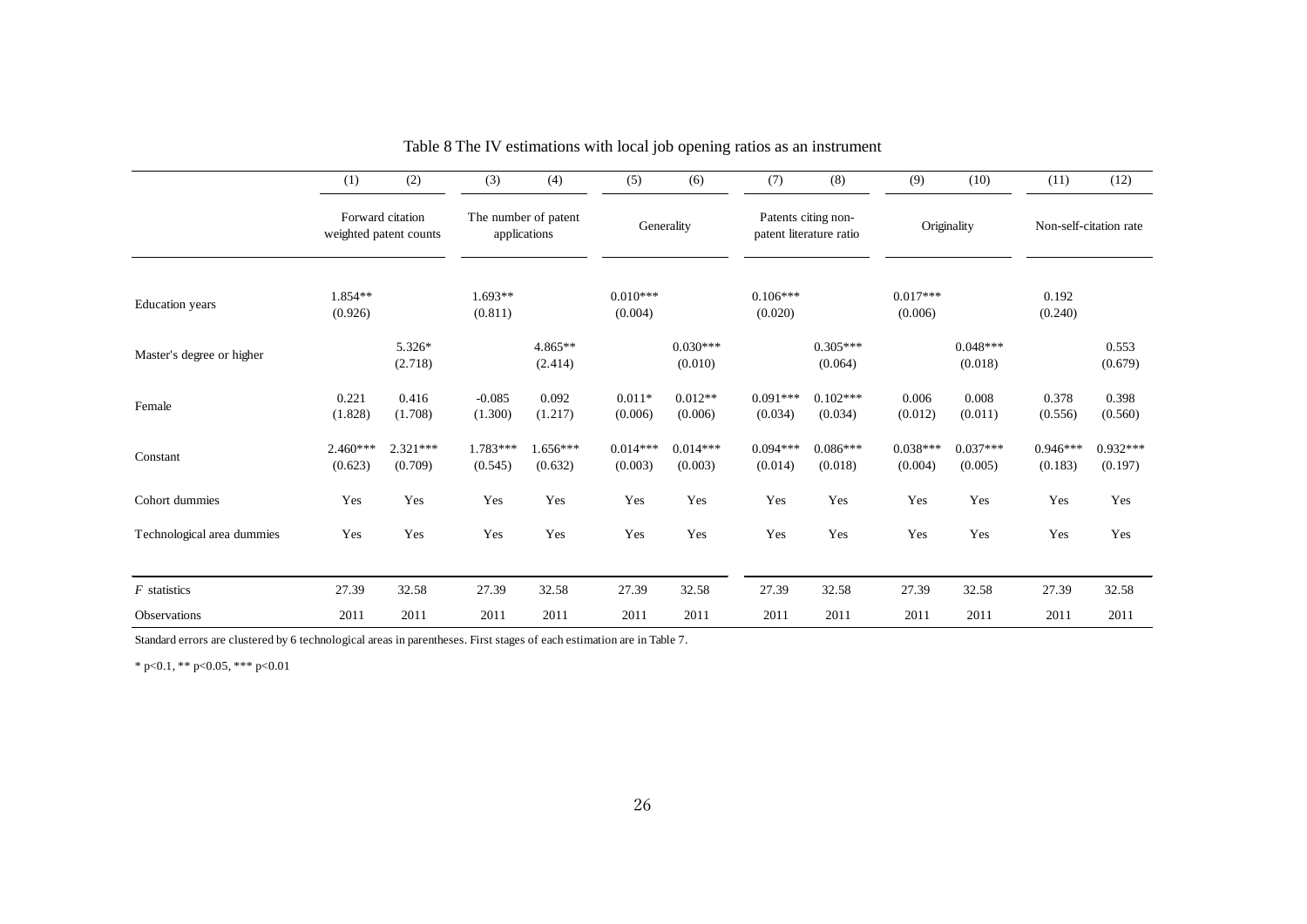|                                 | (1)                                           | (2)                                  | (3)                   | (4)                                               | (5)                   | (6)                       |
|---------------------------------|-----------------------------------------------|--------------------------------------|-----------------------|---------------------------------------------------|-----------------------|---------------------------|
|                                 | Forward citation<br>weighted patent<br>counts | The number of<br>patent applications | Generality            | Patents citing non-<br>patent literature<br>ratio | Originality           | Non-self-citation<br>rate |
| Normalized unemployment rate of | 0.059                                         | 0.090                                | 0.000                 | 0.015                                             | 0.003                 | $-0.018$                  |
| college graduates               | (0.655)                                       | (0.531)                              | (0.005)               | (0.016)                                           | (0.004)               | (0.127)                   |
| Female                          | $-0.380$<br>(3.242)                           | $-1.013$<br>(2.498)                  | 0.005<br>(0.010)      | 0.077<br>(0.070)                                  | 0.014<br>(0.026)      | 1.048<br>(1.043)          |
| Constant                        | 16.307***<br>(0.302)                          | 13.179***<br>(0.248)                 | $0.071***$<br>(0.003) | $0.286***$<br>(0.009)                             | $0.107***$<br>(0.002) | $2.441***$<br>(0.072)     |
| Cohort dummies                  | Yes                                           | Yes                                  | Yes                   | Yes                                               | Yes                   | Yes                       |
| Technological area dummies      | Yes                                           | Yes                                  | Yes                   | Yes                                               | Yes                   | Yes                       |
| Adj. $R^2$                      | 0.06                                          | 0.06                                 | 0.02                  | 0.13                                              | 0.11                  | 0.05                      |
| Observations                    | 998                                           | 998                                  | 998                   | 998                                               | 998                   | 998                       |

Table 9 The OLS results for reduced form estimations with inventors with bachelor's degrees

Standard errors are clustered by 6 technological areas in parentheses. The estimation sample is limited for BA holders.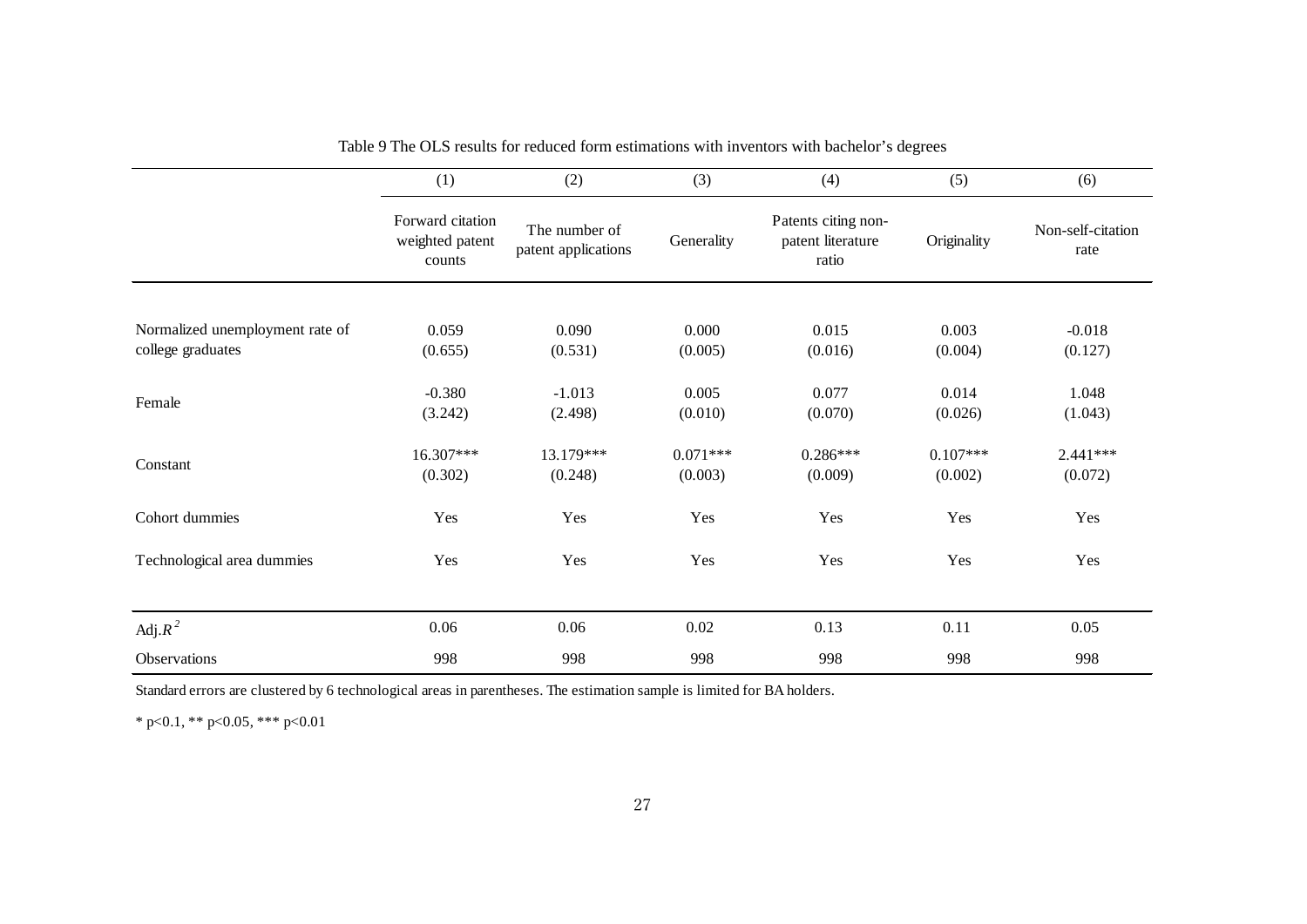|                   | N     | Avereage<br>Patenting terms | Forward citation<br>weighted patent<br>counts | The number of<br>patent applications | Generality     | Patents citing non-<br>patent literature<br>ratio | Originality    | Non-self-citation<br>rate |
|-------------------|-------|-----------------------------|-----------------------------------------------|--------------------------------------|----------------|---------------------------------------------------|----------------|---------------------------|
| Bachelor's degree | 1.093 | 13.70<br>(2.38)             | 51.18<br>(69.66)                              | 34.64<br>(44.09)                     | 0.04<br>(0.05) | 0.07<br>(0.13)                                    | 0.03<br>(0.05) | 0.79<br>(1.01)            |
| Master's degree   | 1,016 | 13.49<br>(2.44)             | 75.84<br>(117.05)                             | 42.67<br>(47.31)                     | 0.06<br>(0.05) | 0.19<br>(0.23)                                    | 0.06<br>(0.08) | 1.55<br>(2.43)            |
| PhD degree        | 199   | 12.74<br>(2.85)             | 82.02<br>(92.11)                              | 47.49<br>(47.51)                     | 0.08<br>(0.06) | 0.42<br>(0.30)                                    | 0.08<br>(0.08) | 1.52<br>(1.93)            |

Table A1 Summary statistics by education

Standard deviation is in parentheses.

| Major academic subject | Academic subject                             | N              |
|------------------------|----------------------------------------------|----------------|
| Engineering            | Mechanical Engineering                       | 463            |
|                        | <b>Applied Physics</b>                       | 77             |
|                        | <b>Applied Chemistry</b>                     | 399            |
|                        | Metallurgical engineering                    | 80             |
|                        | Management engineering                       | 10             |
|                        | Nuclear Engineering                          | 11             |
|                        | Craftsmanship                                | $\mathbf{1}$   |
|                        | Aviation engineering                         | 10             |
|                        | Mining studies                               | $\mathbf{1}$   |
|                        | Textile engineering                          | 23             |
|                        | Vessel engineering                           | 11             |
|                        | Telecommunications Engineering               | 539            |
|                        | Civil engineering / construction engineering | 16             |
|                        | Other engineering                            | 238            |
| Science                | Physics                                      | 99             |
|                        | <b>Biology</b>                               | 15             |
|                        | Mathematics                                  | 12             |
|                        | Chemistry                                    | 130            |
|                        | Other science                                | 34             |
| Health science         | Pharmacy                                     | 21             |
|                        | Dentistry                                    | $\overline{c}$ |
|                        | Medicine                                     | 10             |
|                        | Other health science                         | $\overline{c}$ |
| Agriculture            | Agriculture                                  | $\mathbf{1}$   |
|                        | Agrochemical chemistry                       | 37             |
|                        | Agricultural engineering                     | 7              |
|                        | <b>Forest Industry</b>                       | 22             |
|                        | <b>Fisheries Science</b>                     | 5              |
|                        | Veterinary medicine / Animal husbandry       | 5              |
| Others                 | Other natural science                        | 15             |
|                        | Commerce / Economics                         | $\overline{c}$ |
|                        | Law / Political Science                      | $\overline{4}$ |
|                        | Other Social science                         | 6              |

### Table A2 Academic subjects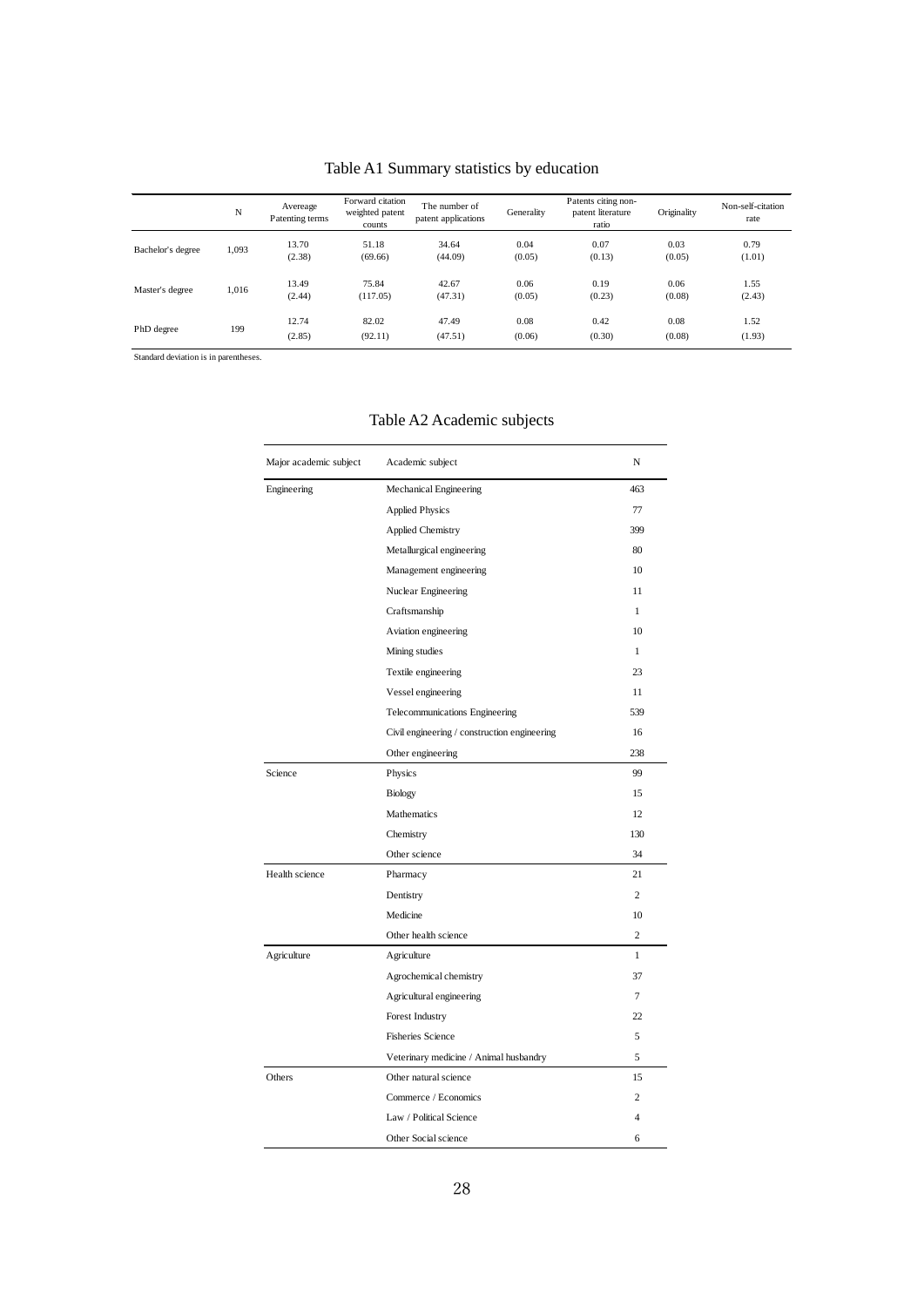|                                 | The number of inventors |  |  |
|---------------------------------|-------------------------|--|--|
|                                 |                         |  |  |
| Normalized unemployment rate of | $-0.66$                 |  |  |
| college graduates               | (0.451)                 |  |  |
| Time trend                      | $150.20***$             |  |  |
|                                 | (28.689)                |  |  |
| Time trend <sup>^2</sup>        | $-0.04***$              |  |  |
|                                 | (0.007)                 |  |  |
| Academic field dummies          | Yes                     |  |  |
|                                 |                         |  |  |
| Adj. $R^2$                      | 0.84                    |  |  |
| Observations                    | 452                     |  |  |

Table A3 The OLS results for determination of the number of sampled inventors

Robust standard errors are in parentheses. The number of inventors is that they were 21 years old in year *t* and in academic subject *j* .